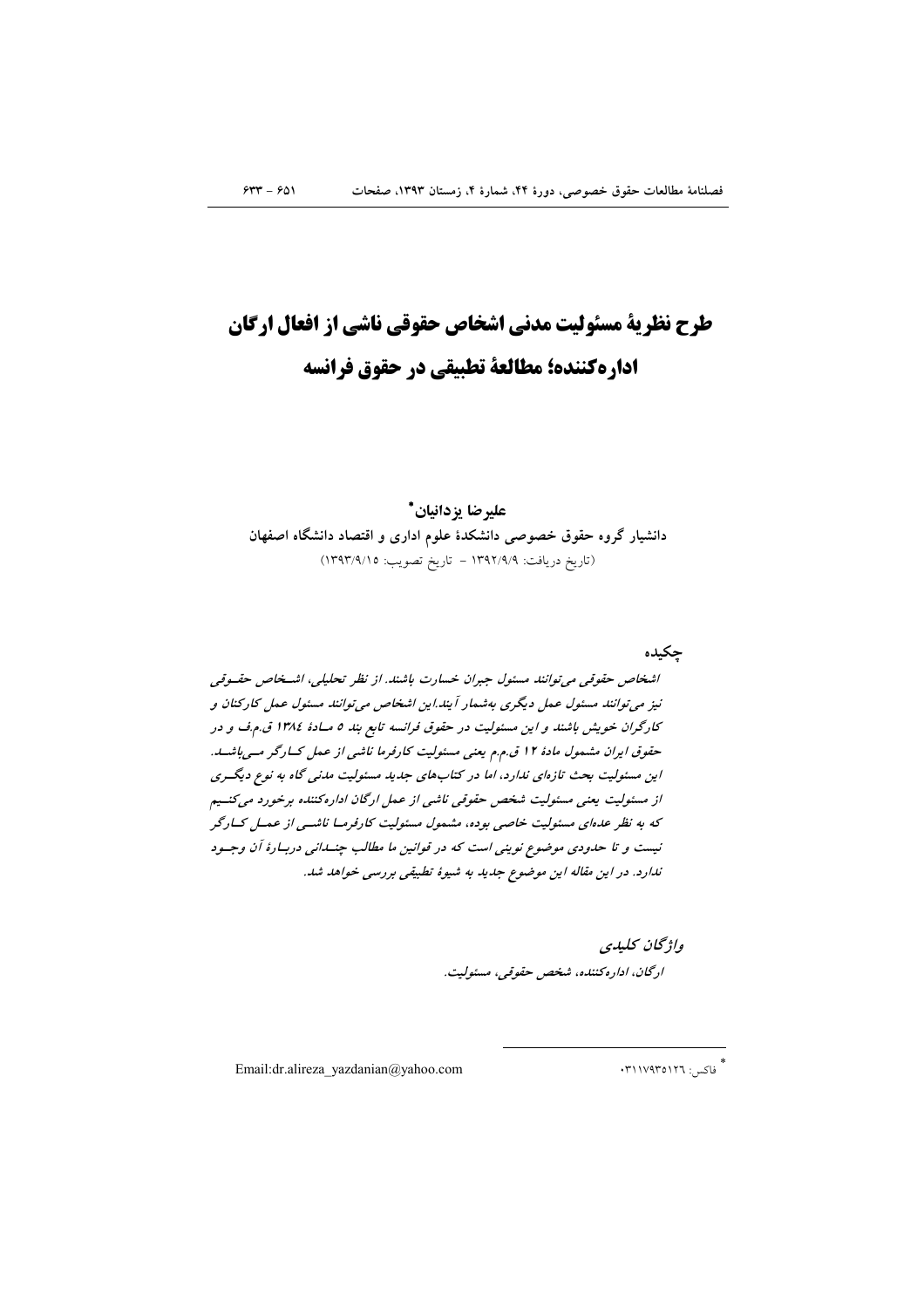#### ۱. مقدمه

با وجود اصل شخصي بـودن مـسئوليت (Lecourt.2008/202) و قاعـدهٔ «وزر» (حلـ، ١٣٨٧، ج١، ص٤٠٧؛ شريف مرتضى، ١٤٠٥.ج٢، ص١٨٩)، هدف مسئوليت مدنى اعادة وضع زيانديده است (غمامي، ۱۳۷٦، ص۱۲۰؛ قاسمزاده، ۱۳۷۸، ص۲۰: کاتوزیان، ۱۳۸۲، ج۱، ص۴۵) کــه یکــی از ابزارهــای تحقــق ایــن هدف، گسترش مسئولیتهای ناشی از عمل غیر می باشد ( Malinvaud,2005 /368 et Malaurie Aynes , Stoffel-Munck ,2004/76 .). امروزه مسئولیت مدنی ناشم از فعـل دیگری در حـال تبدیل بـه قاعـده اسـت کـه از حالـت اسـتثنایی خـارج شـده (-Carbillac,2008/.203et Fabre Magan,2007/318) و نعونـهٔ آشـکار آن در حقـوق فرانـسه صـدور رای «بلیـک» اسـت کـه مسئوليت ناشي از عمل غير را تبديل بـه قاعـده نمـوده اسـت ( Lambert-Faivre, 1998 /1. et Huyette,1997 / 309 et Steinlé-Feuerbach,2008/176 et. Sériaux,1998 /414). در حقوق فرانسه یکی از مسائل جدید مسئولیت مدنی ناشی از عمل غیر، مسئلهٔ «مسئولیت اشـخاص حقـوقی ناشی از عمل ارگانهای ادارهکننده» ( La responsabilité de la personne morale pour le fait de ses organes dirigeants ) است كه عنايت خاصي را مي طلبد `. قبــل از شــروع بحــث، مناســب است تا یادآوری شود، اشخاص حقوقی که در حقوق امروزی شناخته شده و در حقوق های سنتمی کم تر مطرح گردیدهاند (رولان ۱۳۸۵، ص۱۲)، می توانسد مسئول جبـران خـسارات باشـند (خدابخشی، ۱۳۸۹، ص٤٤٥) و در فرانسه نیز سالهاست که پذیرفته شده شخص حقوقی مانند یک شخص حقیقی بر مبنای مادهٔ ۱۳۸۲ ق.م.ف که مانند مادهٔ ۱ ق.م.م ایران مـسئولیت مبتنــی بــر تقصیر را مطرح کرده است، میتواند مسئول جبران خطاهـای خـود باشـد. هرچنـد در ابتـدا مسئولیت شخص حقوقی را بر مبنای مادهٔ ۱۳۸۲ ق.م. ف نمیپذیرفتند بـا ایــن اسـتدلال کــه مادة ١٣٨٢ ق.م.ف از واژة «انسان» استفاده كرده و فقط انسان مى تواند مسئوليت داشته باشـد (Laurent 1876/438). همچنین شخص حقوقی مانند کارفرمـا مـسئول اعمـال کـارگران خـود است ( مادة ١٣٨٤ ق.م.ف و مادةة ١٢ ق.م.م)، اما مسئلة مهم اين است كه آيا شخص حقوقي می تواند مسئول خطاها و تقصیرات ارگان ادارهکنندهٔ خـود باشـد؛ گـویی کـه خـود شـخص حقوقي أن خطا و تقسيم ات را مرتكب شيده است Bacache-Gibeili. T.5 . 2007. P.175)؛ کاتوزیان، ١٣٦٦، ج٢، ص٥٩). از نظـر تعیـین ماهیـت، ایـن مـسئولیت را از یـک جهـت مـیتوان مسئوليت شخصي و از طرفي نوعي مسئوليت ناشي از عمل غير دانست (بـاديني، ١٣٨٤، ص٥١٦).

١. در اين خصوص نه تنها به مقررات حقوق مسئوليت مدني، بلكـه بــه مقــررات پراكنــدۀ ديگــرى نيــز بايــد نظـر داشــت؛ همچنانکه در میان انواع اشخاص حقوقی نیز باید به مقررات ویژهای توجه داشت که ممکن است در خـصوص برخــی از اشخاص حقوقی مانند شرکت سهامی یا شرکتهای با مسئولیت محدود موجـود باشـد ( Terré. Simler . Lequette  $. (2005.P.817)$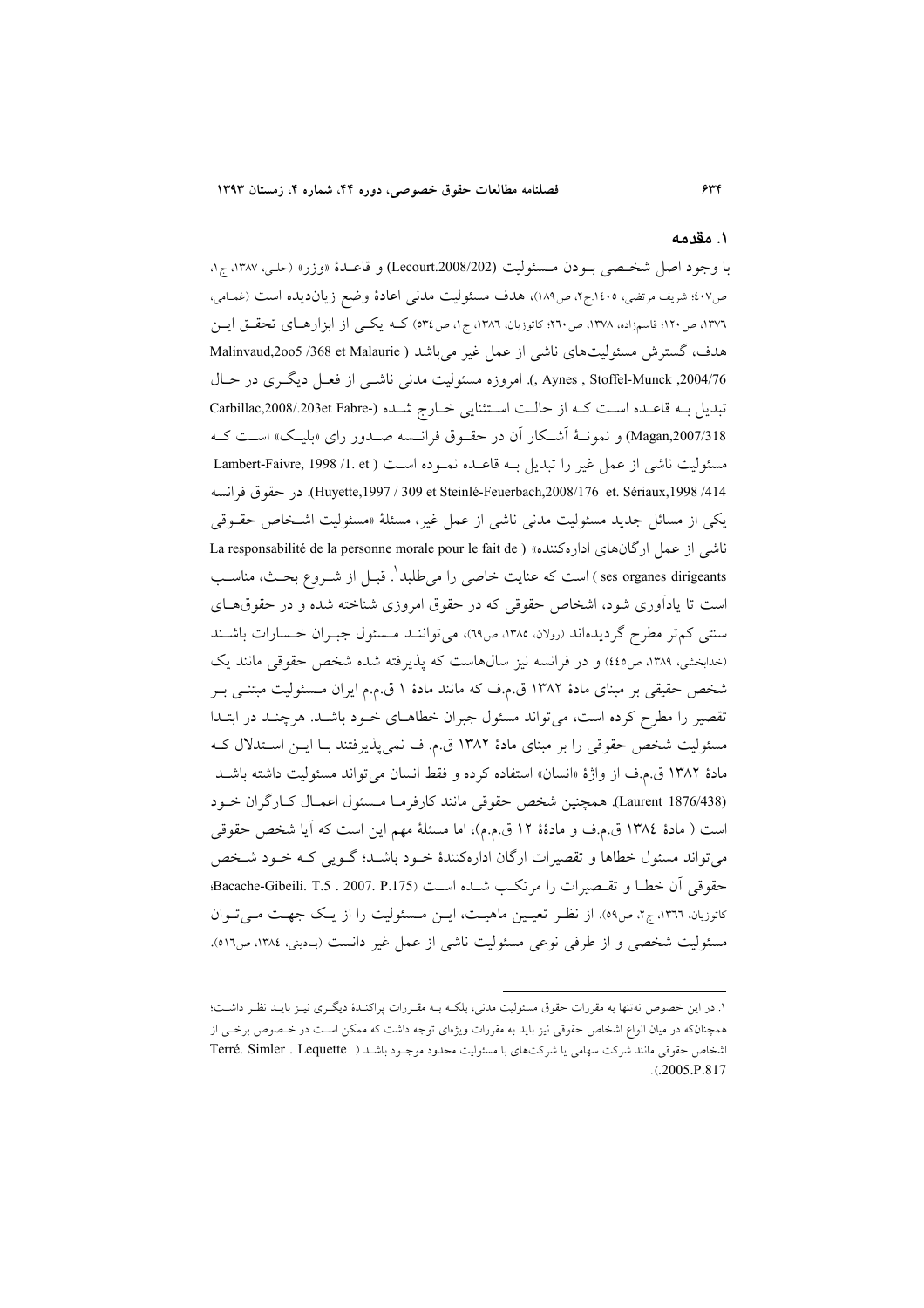اگر ماهیت آن نوعی مسئولیت مدنی ناشی از عمل غیر باشد، گروهـی از حقـوقدانــان آن را قسمی از مسئولیت متبوع ناشی از عمل تابع<sup>۱</sup> مانند مسئولیت کارفرمـا ناشـ<sub>ی</sub> از عمـل کــارگر میدانند که در این صورت در حقوق فرانسه مشمول بنـد ٥ مـادهٔ ١٣٨٤ و در حقـوق ايـران مشمول مادة ١٢ ق.م.م خواهد شد (قاسمزاده، ١٣٨٨، ص٦٥)؛ يعني همانگونه كه كارفرمـا مـسئول عمل كارگر است، شخص حقوقى نيز بهعنوان متبوع مسئول عمل مديران خود بهعنوان تـابع خواهد بود. اما به نظر دستهای از حقوقدانان فرانسه، این، نـوعی مـسئولیت مـدنی ناشـی از عمل غیر است که نوین بوده و در متون کلاسیک پیش بینی نشده است ٌ. در مسئولیت تبعیتی، متبوع بر روى فعاليت تابع، كنترل و نظارت دارد ( Martini, Losfeld, 2000: 93; Jourdain, 2003: ) 279 ,279 ,231; Radé و متبوع اختيار و اقتلدار دادن فـرامين و دسـتوراتي را بـه تـابع دارد (Martini, Losfeld, 2000, 96). این رابطه از سوی تابع، تبعیت بوده و از سـوی متبـوع، اقتـدار است (2005/398, Benabant). این دستور دادن هم شامل «هدفی که قرار است بـه آن دسـت یابد» (But à atteindre) و هم «وسایل<sub>ی</sub> که باید به کـار آیـد» (Moyens à employer ) *مـی شـو*د (Malinvaud.2005 /377 et. Benabant). درنتيجه، هركاه فرد تحت كنترل و نظارت، در حین انجام کار یا به سبب فعالیتی که به وی واگـذار شـده اسـت، باعـث ورود ضـرر بــه دیگری گردد، شخصبی که حق کنترل و نظارت دارد، مسئول اعمال اوست ( Martini, Losfeld, 95 ,2000)؛ درحالي كه در مـسئوليت اشـخاص حقـوقي ناشـي از عمـل ارگـان اداره كننـده، شخص حقوقی به معنی دقیق، کنترل و نظارتی بر روی ارگـان اداره کننـده نـدارد. همچنـین شخص حقوقی دستور نمیدهد و برعکس این ارگان ادارهکننده است کـه دربـارهٔ هــدف و وسایل بهکار گرفته شده تصمیم میگیرد. البته در حقوق فرانسه برخی از تـصمیمات محـاکم حاکی از آن است که برای احراز رابطهٔ گماشتگی عنصر تبعیت چندان لازم نبوده و کار کردن به حساب و به نفع متبوع كافي است. با ايــن تفـسير موســع از رابطــهٔ گماشــتگي، اشــخاص

۱. در بعضی رژیمهای حقوقی به برخی اشخاص نوعی اقتدار داده شده است تا در خصوص فعالیتهای شخص دیگری امر و نهی کنند؛ به شخصی که توانایی و اقتدار بر کنترل فعالیتهای دیگری را دارد، «متبوع» (commettant) و به کسی که از این اوامر و نواهی تبعیت میکند، «تابع» (¢préposé) گفتـه مـی.شـود (Carbonnier.1998.T.4/419). کـارگر و کارفرما یکی از مصداقهایی است که به کارفرما اقتدار داده شده تا به کارگر دستوراتی بدهد. با وجوداین، مسئولیت متبـوع ناشی از عمل تابع فراتر از کارگر و کارفرماست. چنانچه گاه متبوع، کارفرما نیست و تابع نیز کارگر شمرده نمیشود؛ ماننـد اينكه أمر حق دستور دادن دارد، اما كارفرما نيست ( Terré. Simler. Lequette .2005./799).

۲. در حقوق انگلیس مسئولیت مدنی ناشی از عمل غیر مطرح شـده و نیـز بـا عنـوان «مـسئولیت نیـابتی» ( Vicarious liability) مطالبی طرح شده که بیشتر مربوط به مسئولیت مدنی کارفرما ناشی از عمل کارگر است، اما بهطور مـستقیم بـه مسئولیت مدنی شخص حقوقی ناشی از عمل ارگان ادارهکننده اشارهای نشده است. برای مطالعـهٔ بیــشتر مــیتـوان بــه ایــن كتاب ها اشاره كرد Judge(Stephen) Business law.2th. ed.Macmilan.1999.p.358 and Hodgson . (John) Lewthwaite(John)Tort law.1th.ed.Oxford university press.2004.p.3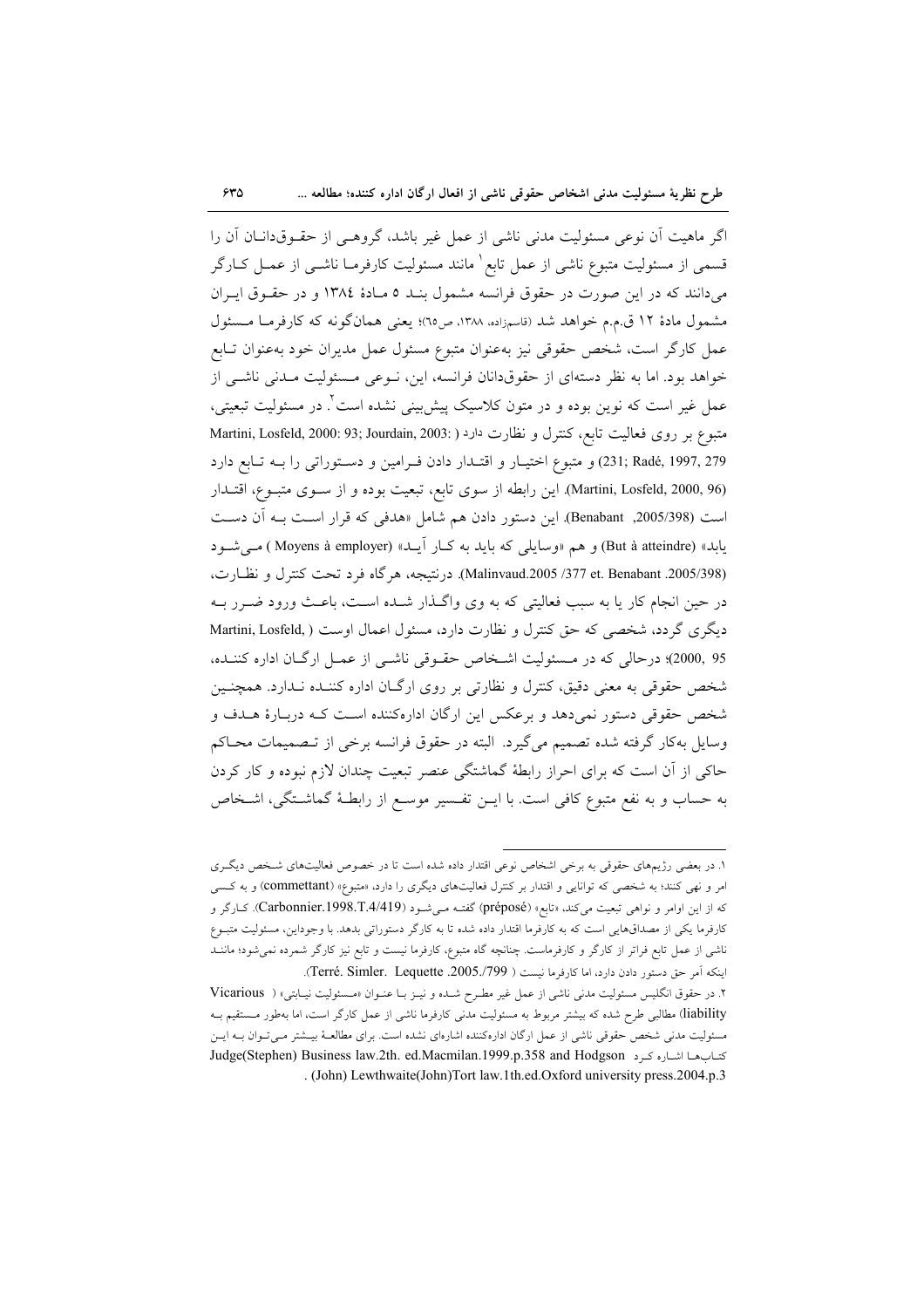زيادي مي توانند مشمول تعريف «تابع» شوند ( Viney, Jourdain, 1998/866). درنتيجـه، ارگـان ادارهکننده هم نوعی تابع بهحساب می آید (سنهوری، ۱۹۹۸، ج۱، ص۱۱۰۲)؛ به همین دلیل در حقوق فرانسه گاهی رویهٔ قضایی مسئولیت مدنی شخص حقوقی ناشی از عمل ارگان ادارهکننـده را بر مبنای بند ٥ مادهٔ ١٣٨٤ ق.م.ف تحليل نموده است` (580 /Jourdain 2008). از سوی ديگـر، برخی این مسئولیت را نوعی مسئولیت مدنی قراردادی ناشی از عمل غیر میدانند که بــهنظـر میرسد میان مسئولیت مدنی قراردادی ناشی از عمل غیر و مسئولیت مدنی شخص حقـوقی ناشی از عمل ارگان ادارهکننده نیز تفاوت وجـود دارد؛ زیــرا بــرای تحقــق مــسئولیت مــدنی قراردادی ناشی از عمل غیر باید قرارداد صحیحی میان مسئول و زیاندیده وجود داشته باشـد و غیر نیز مکلف به اجرا شده باشد . با وجود همین قراردادِ میان مسئول و زیاندیده است که متعهد در قبال زیاندیده مسئولیت «قـراردادی» ناشـی از عمـل غیـر پیـدا مـی کنـد ( .Viney Jourdain, 1998/908). درحالي كه اگرچه گاهي زيانديده با شخص حقوقي قرارداد داشته و اجرای تعهدات برعهدهٔ ارگان ادارهکننده است کـه بـا انجـام نـدادن أنهـا شـخص حقــوقى مسئولیت مدنی قراردادی ناشی از عمل غیر خواهد داشت و در این شرایط مسئولیت مـدنی شخص حقوقی ناشی از عمل ارگان ادارهکننده با مسئولیت مـدنی قـراردادی ناشـی از عمـل غیر، یکسان است. اما گـاهی مـسئولیت مـدنی شـخص حقـوقی فراتـر از مـسئولیت مـدنی قراردادی ناشی از فعل غیر است و آن در فرضی است کـه زیــان‹دیــده بــا شــخص حقــوقی قراردادی ندارد، اما فعل زیانبار ارگان ادارهکننده سبب ورود خسارت به زیاندیده شده است (Benabant,2005,P.420). بنابراين، مسئوليت مدنى شخص حقوقى ناشى از عمل ادارهكنندگان آن بحث تازهای است. در حقوق ایران به این مسئولیت اشارهای نشده، اما به مسئولیت خـودِ اداره كنندگان اشاراتي شده است (مواد ٢٣ و ٢٨ لايحـة اصـلاح قـسمتي از قـانون تجـارت)؛ حتى اگر شخص حقوقي خود مديريتي را برعهده گيرد، مسئوليت مدني وي ماننـد اشـخاص حقيقى است (مادة ١١٠ لايحة اصلاح قـسمتى از قـانون تجـارت). در حقـوق ايـران سـهام مديران بهنوعي تضمين گر خسارات وارد بـه اشـخاص ثالـث نيـز هـست( مـادهٔ ١١٤ لايحـهٔ

۱. در این پرونده، پدری محلی را در اختیار پسرش گذاشت که پسر نیز در آنجا شرکتی تأسیس کرد کـه خـودش مـدیر آن بود. در طبقهٔ اول این دفتر کار، پنجرهای رو به بالکن وجود داشت. هنگLمی کـه همــسر وی درب را بـسته، دفتـر را تـرک می کرد، دستگیره از جا درآمد و سبب ازدست دادن تعادل وی شد که قسمتی از درب شکست و بر روی زمین پرتاب شد و سبب خسارت زیاندیده گردید. زیاندیده بر علیه پدر شوهر زن یعنی مالک ساختمان و بـر علیـه شـوهر وی یعنــی مـدیر شرکتی که در آنجا استقرار یافته بود و نیز شرکت بیمه دعوی مسئولیت مدنی طرح نمود.دادگاه پژوهش، خسارات را میـان پدر شوهر یعنی مالک محل و شرکتی که پسر در انجا دایر کرده بود، تقسیم نمود.درنهایت دیــوان پــذیرفت کــه مــسئولیت مدنی شرکت نوعی مسئولیت ناشی از فعل شخصی نبوده، بلکه بر مبنای بند ۵ مـادهٔ ۱۳۸۴ ق.م.ف یعنـی مـسئولیت مــدنی متبوع ناشی از فعل تابع است.استدلال دیوان این بود که فعل زیانبار زمانی اتفاق افتاده که تابع به حساب شـرکت فعالیـت می کردہ است.680 /Jourdain. 2008.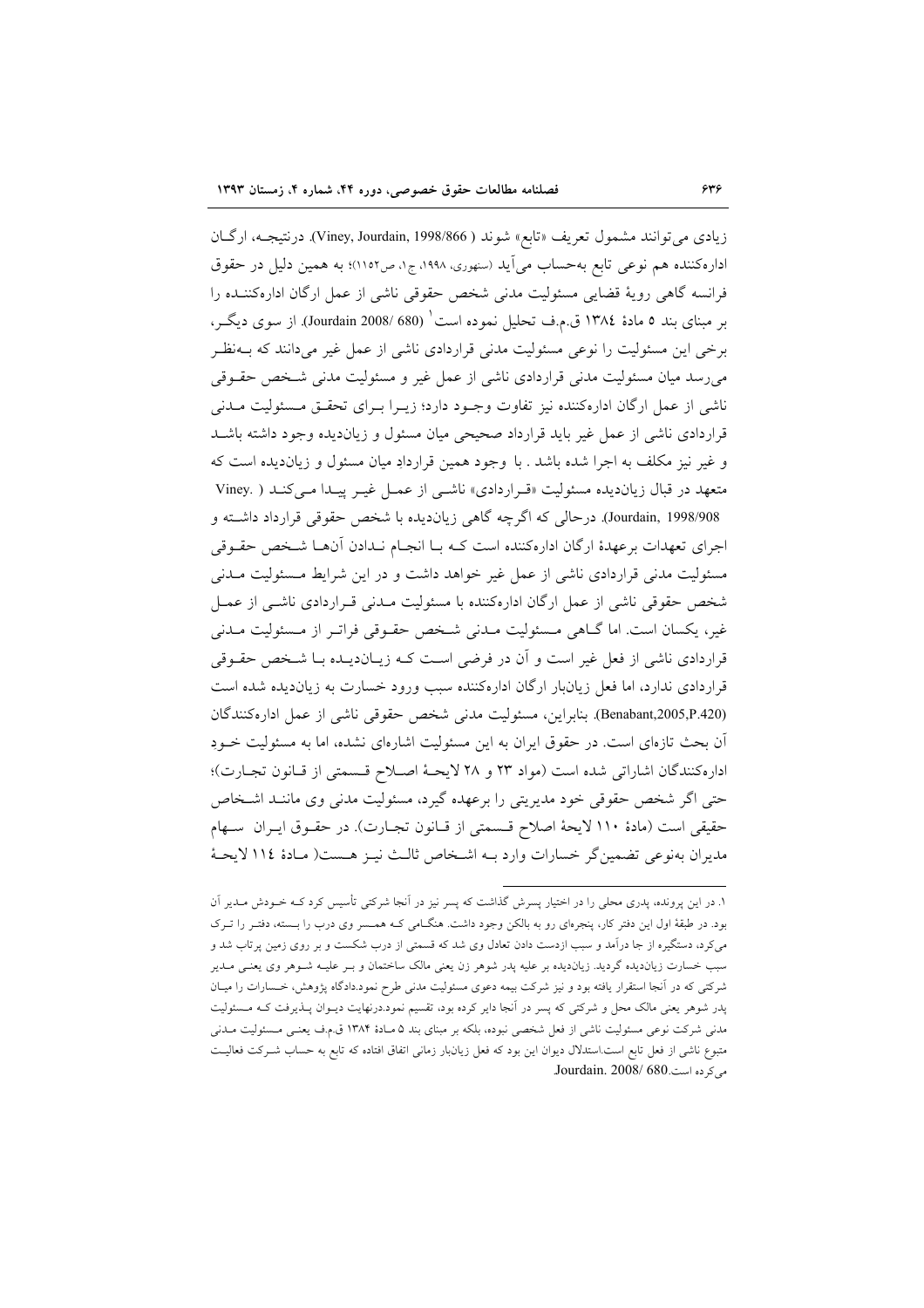اصلاح قسمتي از قانون تجارت). انتخاب غيرقانوني مدير (مـواد ١٢٦ و ١٣٥ لايحــهٔ اصـلاح قسمتی از قانون تجارت) و انقضای زمان مدیریت نیز نافی مسئولیتهای وی نیست ( مادهٔ ١٣٦ لايحة اصلاح قسمتي از قانون تجارت). نكتة جالب اينكـه مـديران در مقابـل شـخص حقوقی نیز مسئولیت دارند (مواد ۱۳۰ و ۱۳۱ و ۱۳۳ لایحهٔ اصلاح قسمتی از قانون تجـارت) كه اين مسئوليت در مقابل شخص حقوقى و اشخاص ثالث مى تواند همزمان باشد (مادة ١٤٢ لايحهٔ اصلاح قسمتي از قانون تجارت)(اسكيني، ١٣٧٨، ج٢، ص١٧١). مـديران در مقابـل شـركاي شخص حقوقی نیز مسئولیت مدنی دارند (مواد ۲۷۳ و ۱۰۱ قانون تجارت).

## ٢. نفوذ نتايج اقتصادى

مسئولیت مدنی شخص حقوقی ناشی از عمل ارگان ادارهکننده، مربوط بـه فرضـی اسـت کـه اجتمـاعی از امـوال و اشـخاص دارای شخـصیت حقـوقی باشـد و سـازمان خاصـی بـرای تصمیمگیری در آن پیش بینی شده باشد. درنتیجه آن گـروه از شـرکتهـای مـدنی کـه دارای شخصیت حقوقی نیست (کاتوزیان، ١٣٦٨، ج٢، ص٤١)، از موضـوع بحـث خــارج اســت. تردیــلـى نیست که اشخاص حقوقی در هر فرم و قالب حقـوقی کـه باشـند، ماننـد اشـخاص حقیقـی پاسخگوی خسارات ناشی از اعمال تابعان و گماشتگان خـود هـستند ( Delebecque . Jérome pansier, 2008,P.155) و در مقابل خسارتی که از عمل کارگران آنها به اشـخاص ثالـث وارد می شود، مسئول هستند. همچنین اشخاص حقوقی در مقابل متعهدله خود در یک قـرارداد در خصوص تعهداتی که اجرای آنها را به معاونان یا تابعان یا جانشینان خود سپردهاند، نـسبت به نقض تعهداتی که به معاونان یا تابعان یا جانشینان منسوب است، در قالب مسئولیت مدنی قراردادی ناشی از عمل غیـر مـسئولیت دارنـد( . Jourdain, 2007/113 et.v. Martini . Losfeld 000/98). بنابراین به باور برخی از حقوقدانان فرانسه، با احکام مسئولیت مدنی متبوع ناشی از عمل تابع، مانند مسئولیت مدنی کارفرما ناشی از فعل کـارگر یـا احکـام مـسئولیت مــدنی قراردادی ناشی از عمل غیر، می توان مسائل مسئولیت مدنی اشخاص حقوقی ناشـی از عمـل ارگان ادارهکننده را که به حساب شخص حقوقی عمل میکنند، حل و فصل کرد. بــهعبــارتی به نظر آنها مسئولیت مدنی اشـخاص حقـوقی ناشـی از عمـل ارگـان ادارهکننـده یـا نـوعی مسئولیت مدنی متبوع ناشی از عمل تابع و یا نوعی مسئولیت مدنی قراردادی ناشـی از عمـل غيـر مـي باشـد. بـاوجوداين، مـسئوليت شـخص حقـوقي ناشـي از عمـل ارگـان ادارهكننـده ویژگیهای خاص خود را دارد، زیرا گاهی اصول و قواعد این دو مسئولیت، یعنی مسئولیت مدنی متبوع ناشی از عمل تابع و یا مسئولیت مدنی قراردادی ناشی از عمل غیر در خـصوص مسئوليت مدنى اشخاص حقوقى ناشى از عمل ارگان ادارەكننده بەطور مستقيم قابليت اعمال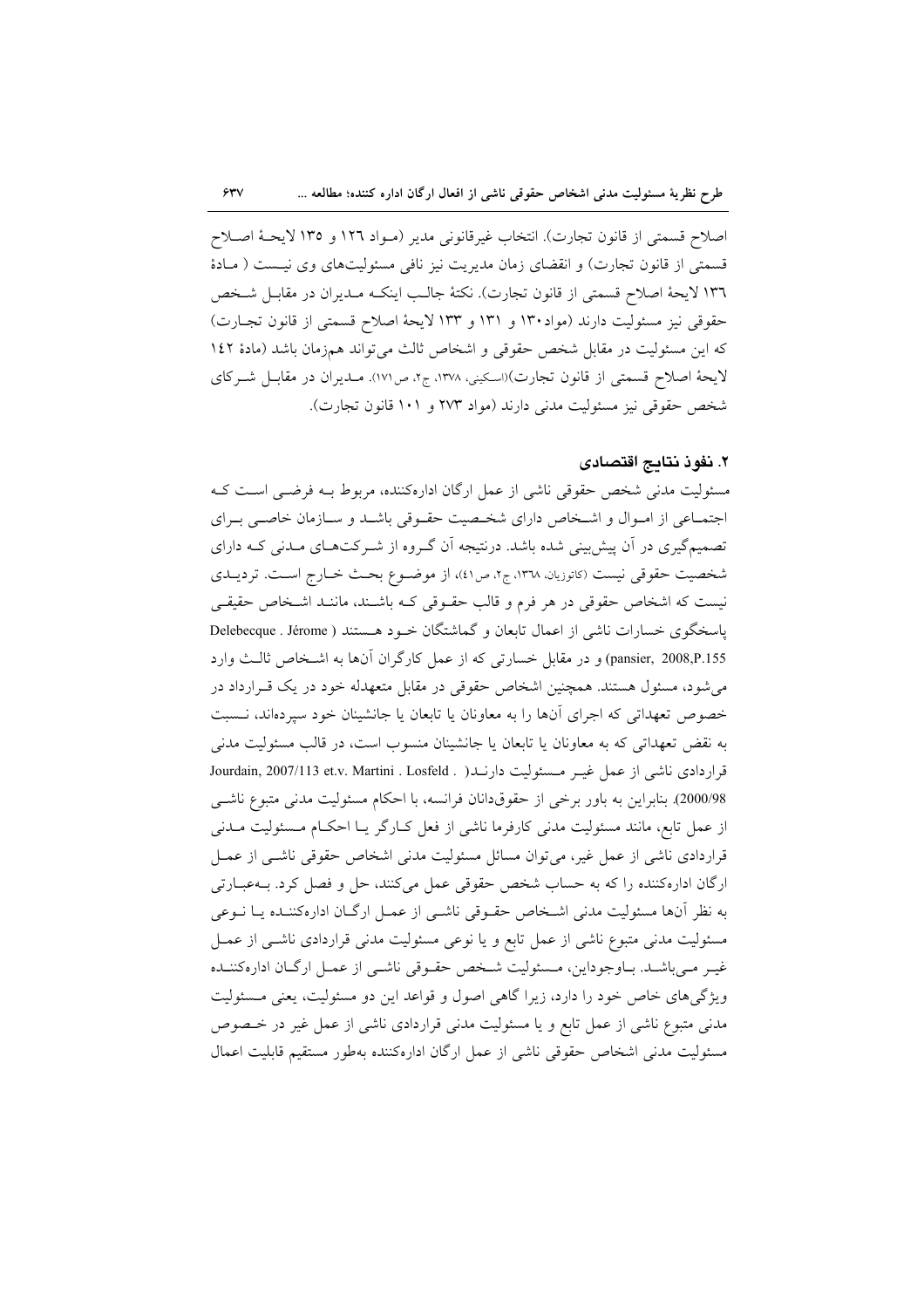ندارد؛ چراکه در دید زیاندیدگان نمی توان بهسهولت ارگان ادارهکننـده را بـهعنـوان تـابع يـا معاون و دستیار تلقی نمود. حقوق مدرن نمی تواند از این واقعیت چشمپوشی کند و بایــد در مقابل زیاندیدگان تضمینی را نسبت به افعـال ارگـان ادارهکننـدهای کـه در خـدمت شـخص حقوقی هستند، ایجاد کند. این ضرورت در همهٔ کشورهایی کـه بـه سـطح پیــشرفتی از نظـر اقتصادی نائل شدهاند، قابل درک است؛ هرچند راه حلهای اتخاذشده بر حسب تفاوت رژیم سیاسی و اقتصادی در هر رژیم حقوقی متفاوت است و برخی مسئله را تابع مسئولیت مـدنی متبوع ناشی از عمل تابع و برخی نیز در کنار این مسئولیت تبعیتی، برای اشخاص حقـوقی و نیز ادارهکنندگانْ مسئولیت مستقیم قائل هستند. چنانچه به باور عدمای، در رژیمهایی که حـل موضوعات اجتماعی را در مشترک نمودن همهٔ وسایل تولید ثروت در جامعه میدانند، عمـل ارگان ادارهکنندهٔ شرکتها و مؤسسات عمومی می تواند تعهد این مؤسسات و شـرکتهـا را بهدنبال داشته باشد و به همان نحو سبب مسئوليت آنها مى شود كه فعل تـابع يـا گماشــتگان میتواند مسئولیت متبوع را در پی داشته باشد (مادهٔ ۱۲ ق.م.م). درواقع در حقوق عمومی نیز رژیم مشابهی با حقوق خصوصی وجود دارد که در آن زیـاندیـده مـیتوانـد بـه شـرکت یـا مؤسسه رجوع کرده، جبران خسارت را مطالبه کند و اگر ارگـان ادارهکننــده مرتکـب تقــصیر جدی شده باشد، مؤسسه یا شرکت پس از جبران خـسارت مـی توانـد بـه ارگـان ادارهکننـده رجوع نموده، خسارتی را که به زیاندیده پرداخت کرده، مسترد دارد؛ مانند فرضی کـه عمـل کارگر سبب مسئولیت کارفرما شده و کارفرما نیز در مقابل زیـاندیـده ضـامن اسـت و بایــد خسارات را جبران كند. هرچند كارفرما بعد از جبران خسارات مىتواند با شرايطى به كـارگر به عنوان فاعل واقعی زیان رجوع نماید. بنابراین می تـوان گفـت عمـل مـدیران ماننـد عمـل کارگر یا تابع میتواند مسئولیت شرکت را بهعنوان کارفرما یا متبـوع بـه دنبـال داشـته باشـد (سنهوري، ١٩٩٨، ج١، ص١١٥٠). برعكس در رژيمهايي با اقتصاد ليبرال يـا نيمـهليبـرال، مـسئوليت مدنی اشخاص حقوقی از یک نظام بسیار پیچیده تبعیت میکند. در این صورت، از یک سـو مسئولیت مدنی اشخاص حقوقی به جهت عمل دیگری بهعنـوان متبـوع شـبیه بـه مـسئولیت مدنی متبوع ناشی از عمل تابع می باشد و شرکت مسئول عمـل «گماشـتگان و تابعـان» خـود است (مادهٔ ۱۲ ق.م.م). از سوی دیگر یک سیستم مسئولیت مدنی مستقیم به نفع زیاندیدگان ایجاد شده است که در خصوص خسارات ناشی از فعل «ارگان ادارهکننده» اشخاص حقوقی مسئوليت پيدا مي كنند <sup>١</sup>. به عبارت ديگر در اين فروض شخص حقوقي نه تنها مسئول «عمــل گماشتگان و کارگران» خویش است، بلکـه مـسئول «عمـل ادارهکننـدگان» خـود نیـز هـست

١. به نظر برخي، در مسئوليت مدني شخص حقوقي، نيازي بـه اثبـات تقصير اركـان ادارهكننـده نيـست ( .viney .(Jourdain.1998/952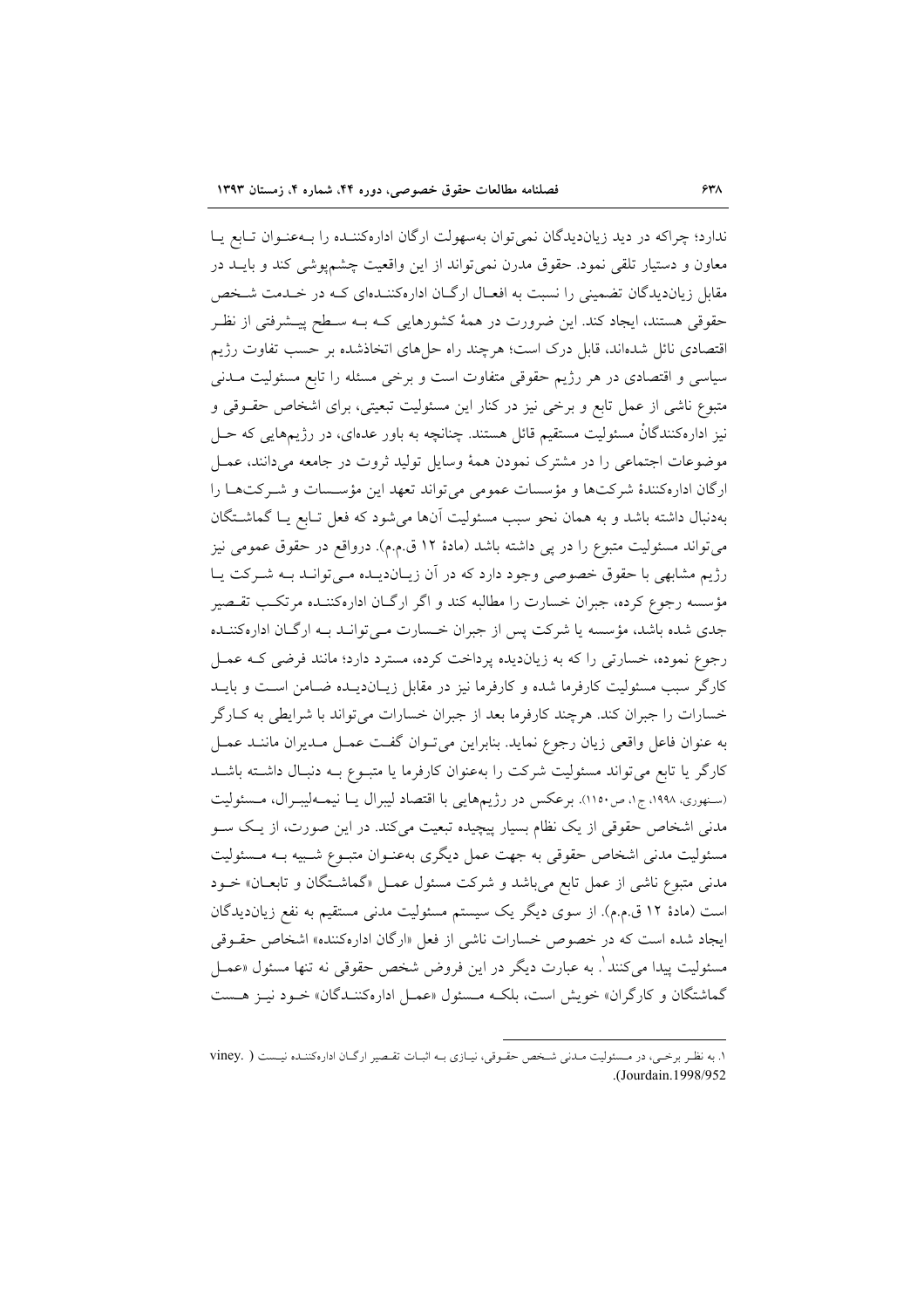$549$ 

( viney.Jourdain.1998/944). بااین همه، مطالعه در حقوق مسئولیت مدنی نشان مے دهـد کـه باوجود اینکه ارگان ادارهکننده یشت سر اشـخاص حقـوقی پنهـان شـده و مـسئولیت مـدنی بهنوعی بر اشخاص حقوقی بار میگردد، اما قوانین و رویهٔ قضایی یک مسئولیت مدنی ماننــد مسئولیت مدنی ناشی از فعل شخصی بـرای ارگــان ادارهکننــده در نظـر گرفتــه اســت ٰ ایــن حرکت در فرانسه خلأها و شکافهای میان مسئولیت مدنی اشخاص حقوقی ناشبی از فعـل کارگران و تابعان، و مسئولیت مدنی اشـخاص حقـوقی ناشـی از عمـل ارگـان ادارهکننــده را كاهش خواهد داد(viney. Jourdain.1998/945)؛ زيرا همانگونه كه در مسئوليت متبوع ناشي از عمل تابع، زیاندیده می تواند به متبوع یا تابع هردو رجـوع کنـد ( .Outin-Qdam.2011/106 et Radé. 2007/10 et. Antonmettel .Raynard .Seube. 2002/202)، در اينجا نيز زيانديده مي توانيد هم به شخص حقوقی و هم شخص حقیقی ادارهکننده مراجعه نمایید ( -Renault Brahinsky.2007/315). همچنین همانگونه کـه شـخص حقـوقی یاسـخگوی عمـل تابعـان و گماشتگان خود است، نسبت به عمل ارگان ادارهکننده هم مسئولیت خواهد داشت. حال باید گفت که مسئولیت شخص حقوقی ناشی از عمل تابعان و گماشتگان مشمول مـادهٔ ۱۲ ق.م.م بوده، سخن تازهای ندارد. اما نسبت به عمل شخص حقوقی ناشی از عمل ارگان ادارهکننـده، ادبیات حقوقی ایران مطلب ویژهای ندارد و در حقوق فرانسه این فرض در کتابهای جدیـد مسئولیت مدنی مطرح شده است. بنابراین ما در این نوشتار فقط به بررسی مسئولیت شخص حقوقی نسبت به عمل ارگان ادارهکننده میپردازیم.

# ٣. شرايط مسئوليت اشخاص حقوقي ناشي از عمل اركان ادار مكننده

برای اینکه یک شخصیت حقوقی بتواند مسئول اعمال ارگان ادارهکنندهای باشد که نماینـدگی شخص حقوقی را برعهده دارد، شرایطی لازم است: اولاً باید این اشخاص ادارهکننده بهعنوان «ارگان ادارهکننده» عمل کرده باشند؛ ثانیاً فعل یا ترک فعل قابل ملامتی انجام داده باشـند کـه به جهت آن این ارگان قابل ملامت بوده، این فعل مستعد متعهد نمودن شخص حقوقی باشد كه به آن مي يردازيم ( viney. Jourdain.1998/945).

١. در حقوق فرانسه نه تنها رويه مسئوليت شخصي مدير را پذيرفته، مانند تصميم شعبهٔ تجارى ديوان عالى در تاريخ ٢٠ مي ۲۰۰۳، بلکه طبق مادهٔ ۱۳۸۲ ق.م.ف که اصل تقصیر را مطرح نموده، ارگان ادارهکننده دارای مسئولیت شخصی است.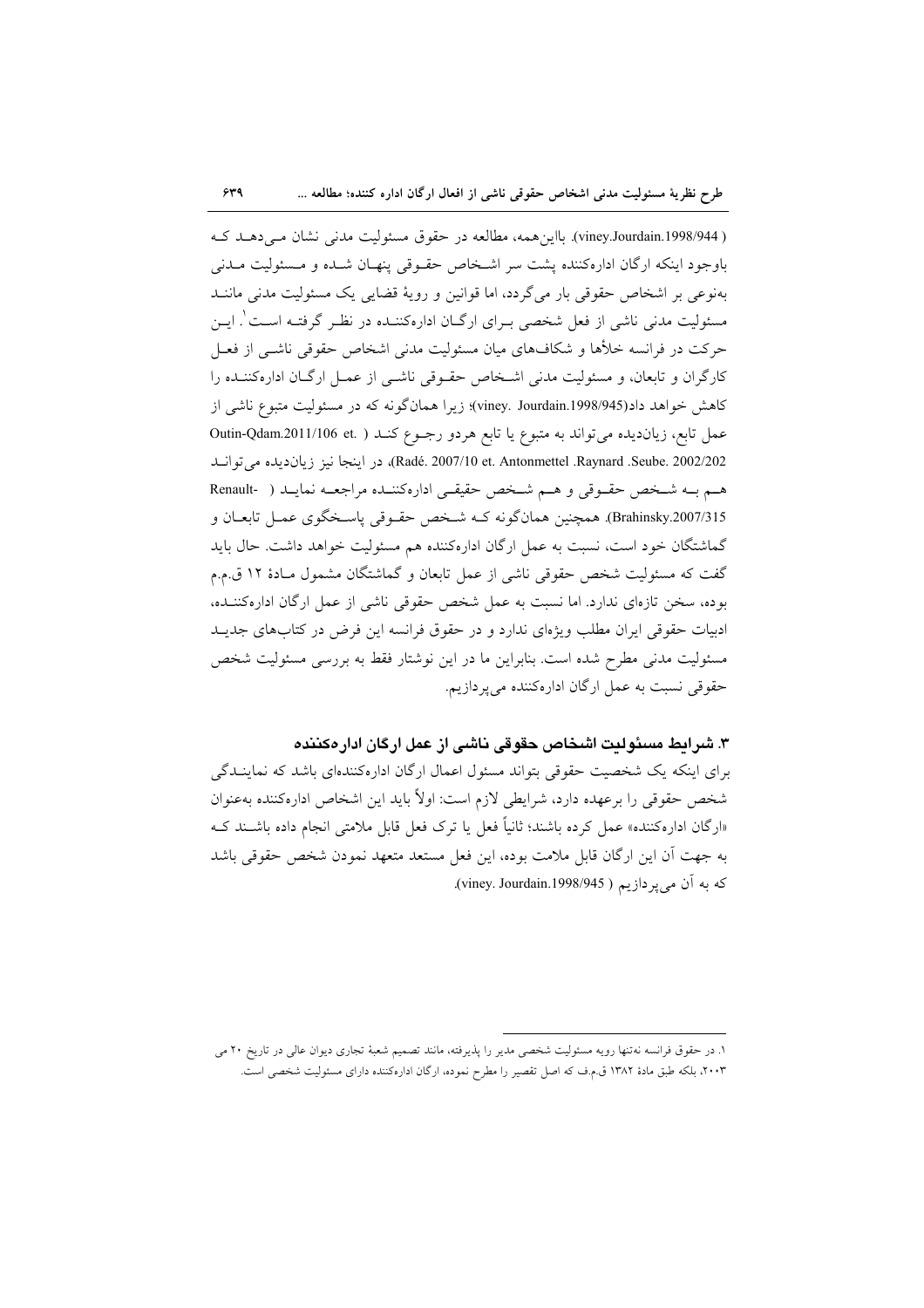۳. ۱. خسارت ناشی از ارگان ادار هکنندهٔ شخص حقوقی باشد که با اسن عنــوان فعالست مے کند.

الف) اركان ادار مكنندة شخص حقوقي

همهٔ اشخاصی که در مقابل اشخاص ثالث، نمایندگی شخص حقـوقی را برعهـده دارنـد، بـه عنوان «ارگان» تلقی مبی گردنـد (<sub>فروحـی</sub>، ۱۳۷۲، ج۱، ص۱٦٦). اگرچــه شـخص حقـوقی و ارگــان ادارهکنندهٔ آن یک شخص بیش نیست و در نمایندگی دو شـخص دخالـت دارنـد کـه یکـی نمایندگی از دیگری را برعهده دارد، بااینحال در اشخاص حقوقی ارگان ادارهکننـده نماینـده شمرده می شوند (تفرشی، ۱۳۷۸، ج۱، ص۸۸)؛ باوجوداین گاهی تعیین دقیـق مفهـوم ارگــان ممكــن نیست. نکتهٔ جالب اینکه برخلاف برخی از سیستمهای حقـوقی، در حقـوق فرانـسه گـاه بـه مفهوم ارگان و تابع یا گماشته یا کارگر مفهوم واحدی داده می شود که تا حدودی بـه فقـدان تفاوت نسبی میان این مفاهیم منتهی میگردد. می توان گفت که در همهٔ فروضی که اساسـنامه به برخی از افراد سمت هدایت و کنترل یک شخص حقوقی را عطا کرده، مے تبوان آنهـا را بهعنوان ارگان توصیف نمود(مانند رئیس، مدیر و اعضای هیئت مدیره). همچنین می توان بـه مدیران تصفیه نیز در زمان انحلال شرکتها ارگان هدایتکننده یا کنترلکننده اطلاق کرد. بهنظر می رسد در یک نگاه کلی هرگاه قانون یا اساسنامه به برخی از افراد اختیار نمایندگی از سوی یک شخص حقوقی را عطا کند، خواه دائمی یا برای یک عمل خاص باشـد، مـی تـوان این اشخاص را بهعنوان ارگان ادارهکننده توصیف نمود. نکتهٔ دیگـر اینکـه اعـضا و شـرکا و تابعان یک شخص حقوقی سمت نمایندگی ندارند، اما زمانی که در مجمع عمـومی شـرکت مى كنند، تصميمات أنها مى تواند شخص حقوقى را متعهد ساخته، مـسئوليت أن را بــهدنبـال داشته باشد ( viney.Jourdain.1998/946)

### ب) عمل انجامشده بهوسيلةً اركان

برای تحقق این شرط لازم است که نهتنها ارگانی که نمایندگی از شخص حقـوقی را دارد بـه حساب شخصیت حقوقی یادشده عمل کرده باشد، بلکه این فعالیت در محـدودهٔ اختیـاراتی باشد که اساسنامهٔ این ارگان به وی داده است. برای مدتهای طولانی رویهٔ قـضایی فرانـسه به این شرط وفادار مانده بود. در این فرض از نظر رویهٔ قضایی، شروط اساسنامه که محدودهٔ اختیارات ارگان ادارهکننده را تعیین مےکرد، در صورتی که منتـشر شـده بـود، در مقابـل اشخاص ثالث قابل استناد مى بود و اعمالى كه در محـدودهٔ ايــن اختيـارات انجـام نمـى شـد، شخص حقوقي را متعهد و مسئول نمي ساخت. بااين همه، ايـن راه حـل متـضمن خطرهــايي برای اشخاص ثالثی بود که گاه در وضعیتی نبودند تا بررسی کنند که آیا اشخاص حقیقی ک ادعا می کنند نمایندهٔ شخص حقوقی هستند، در محبدودهٔ اختیباراتی کیه اساسینامهٔ شیخص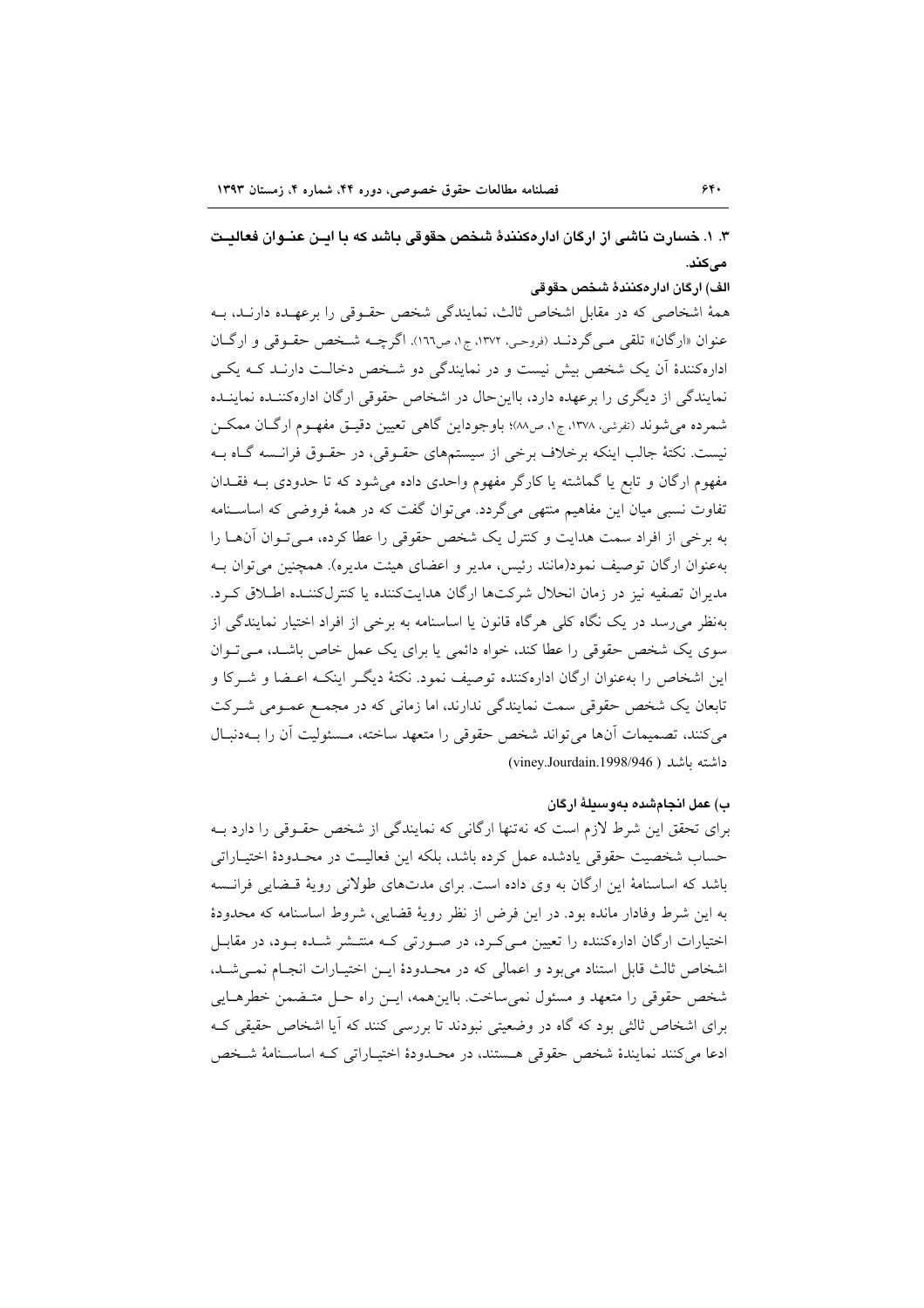حقوقی به آنها داده، عمل می کنند یا نه. در این صورت این دلنگرانسیها منتهی بـه ایجـاد راههاي اسان ترى شد؛ چنانچه حركت رويهٔ قضايي فرانسه بيشتر به نظريهٔ «وكالـت ظـاهري» متمایل است. بر مبنای همین نظریه است که محاکم تا امـروز بـرای اینکـه اعمـال خـارج از چهارچوب اساسنامه را به شخص حقوقی نسبت دهند، بر این نظریه تکیه مـیکننـد ( .viney Jourdain.1998/947). باوجوداین، در حقوق فرانسه تحولات و اختلاف نظرهـا کـم نیـست. برای مثال قانون بیستو چهارم ژوئیهٔ ۱۹۲۲ ملهم از راه حلی است که بهوسیلهٔ قـانون هفـتم مارس ۱۹۲۵ در خصوص اختیارات ارگان ادارهکنندهٔ شرکتی آغـاز شـده کـه در آن پذیرفتـه شده بود، هرگاه ارگان ادارهکننده در چهارچوب «موضوع شرکت» فعالیت می نمایـد، شـرکت در قبال اعمال ارگان ادارهکننده، متعهد و مسئول است که این راه حل از زمان قـانون چهـارم ژانویه ۱۹۷۸ به دیگر شرکتها نیز تسری یافت (با این دیدگاه آنچه مهم بـهنظـر مـی(سـید، تفکیک موضوع شخص حقوقی از اختیارات ارگان ادارهکننده بود؛ یعنی اگر ارگان ادارهکننده در چهارچوب موضوع شخص حقوقی عمل کرده بود، شخص حقوقی مسئول اعمال ارگــان قرار میگرفت، حتی اگر خارج از اختیارات ارگان میبود). بعـدها بـا فرمـان بیـستم دسـامبر ۱۹٦۹ پذیرفته شد که اعمال ارگان ادارهکننده شرکت را مسئول می نماید؛ حتی اگر این ارگان خارج از چهارچوب موضوع شرکت عمل کرده باشد، مشروط بر اینکه اشخاص ثالث نسبت به تخطی و تجاوز از چهارچوب موضوع شرکت بی|طلاع باشند که ایــن نظــر هــم|کنــون در مادهٔ ۷– ۲۲٦ قانون تجارت فرانسه بهچشم میخورد. از این رو میتوان چنین گفت که میل به این سمت بوده است تا دایرهٔ مسئولیت اشخاص حقوقی نسبت به عمل ارگان ادارهکننــده در مقابل اشخاص ثالث گسترش يابد. در حقوق ايران، طبق مادهٔ ۱۱۸ لايحهٔ اصـلاح قـسمتى از قانون تجارت، فعالیت مدیران باید در راستای موضوع شرکت باشد. بر مبنای این مـاده «جــز دربارهٔ موضوعاتی که بهموجب مقررات ایــن قــانون اخــذ تــصميم و اقــدام دربــارهٔ آنهــا در صلاحیت خاص مجامع عمومی است مدیران شرکت دارای کلیـهٔ اختیـارات لازم بـرای ادارهٔ امور شرکت میباشند مشروط بر آنکه تصمیمات واقدامات آنها در حدود موضـوع شـرکت باشد. محدود کردن اختیارات مدیران در اساسنامه یا بهموحب تصمیمات مجامع عمومی فقط از لحاظ روابط بین مدیران و صاحبان سهام معتبر بوده و در مقابل اشخاص ثالث باطل و کان لم يكن است». گاهي معيار تجاوز از حدود اختيارات نيز پذيرفته شده است. مادهٔ ١٠٥ ق.ت مقرر می دارد: «مدیران شرکت کلیهٔ اختیارات لازمه را برای نمایندگی و ادارهٔ شرکت خواهنــد داشت مگراینکه در اساسنامه غیر این ترتیب مقرر شده باشد. هر قراردادی راجع بـه محــدود کردن اختیارات مدیران که در اساسنامه تصریح به آن نشده درمقابل اشـخاص ثالـث باطـل و کان لم یکن است». درنهایت باید گفت ارگانی که به حساب شخص حقوقی عمـل مـیکنـد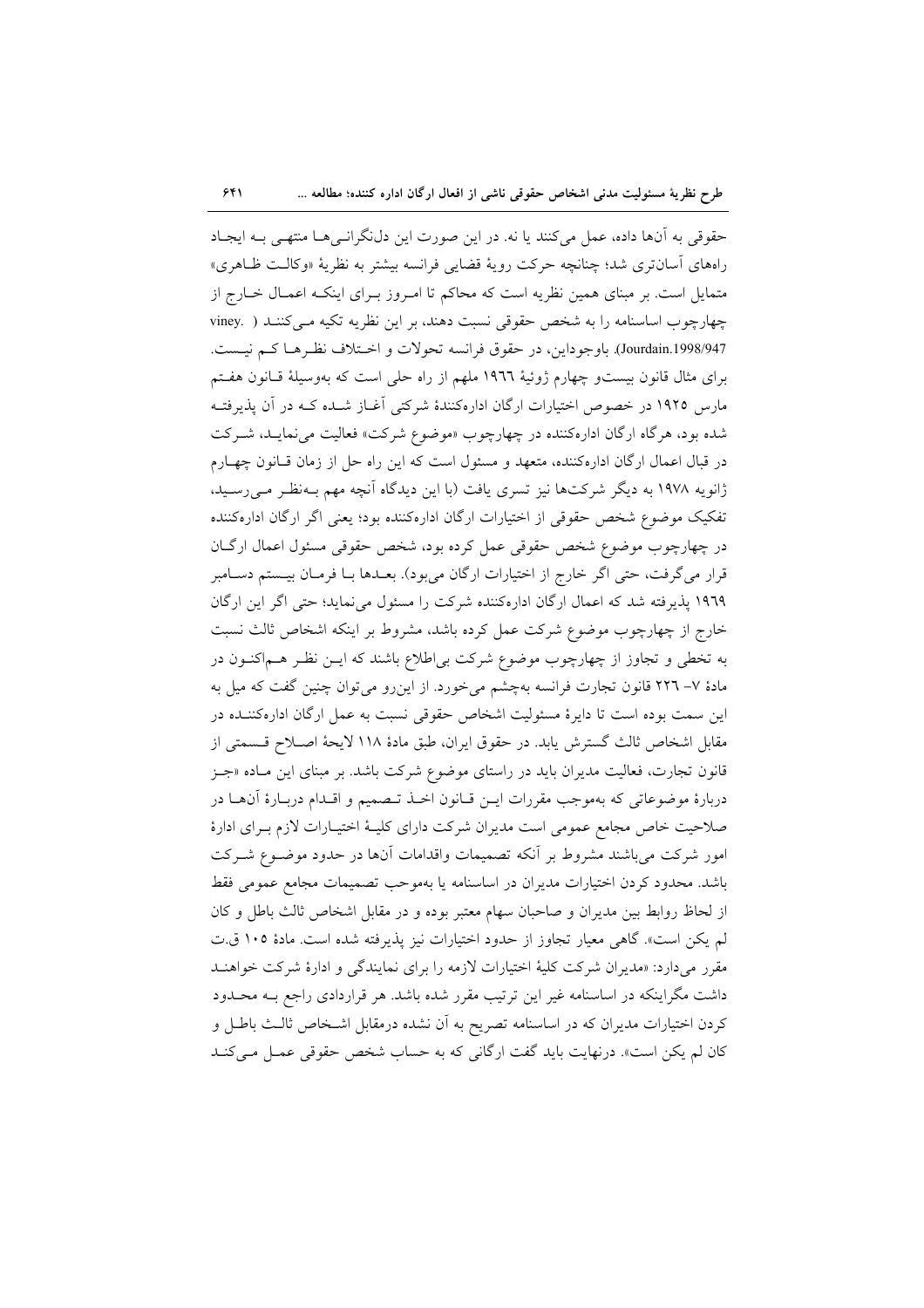باید یکبی از تعهـدات شـخص حقـوقی را نقـض کـرده باشـد (viney, Jourdain,1998/948). بهعبارتی، زمانی عمل ارگان ادارهکننده به حساب شخص حقوقی تلقی مبی گیردد کـه عمـل یادشده نقض یکی از وظایف و تعهدات شخص حقوقی باشد کـه در قـسمت بعـد بررسـی مي نماييم.

## ۳. ۲. واقعه یا عملی که شخص حقوقی را مسئول نماید الف) قصور در یک تعهد قراردادی یا تکلیف قانونی

تحقق این شرط منوط به این است که فعل ارگان ادارهکننده مانعی بر سر راه اجـرای یکـی از تکالیف شخص حقوقی قرار دهد که در این فرض عمل یا ترک فعـل قابـل سـرزنش ارگــان ادارهکننده، مسئولیت شخص حقوقی را به دنبال خواهد داشت. همچنین در خـصوص اجـرا نکردن یا بد اجرا کردن تعهدات قراردادی که به نام و به حساب یک شخص حقوقی است، همین شرط قابل پذیرش است که این قصور بهوسیلهٔ ارگان ادارهکننده باشد، اما غالباً ارگــان ادارهکننده در انجام تکالیفی که قانون بر اشخاص حقوقی بـار مـیکنـد، کوتـاهی مـیورزد و سبب ایجاد مسئولیت مدنی شخص حقوقی می شود. برای مثال می توان تعهـدات و تکـالیف ادارهٔ مالیات یا مقررات و قوانین رقابت یا قوانین تجارت یا تکالیف ناشـی از قــوانین محـیط زیست و یا تکالیف مربوط به رعایت قیمتها را نام برد کـه ایــن تکـالیف بــر ذمــهٔ شــخص حقوقي بوده، نقض أنها مسئوليت شخص حقوقي را بههمراه دارد.

#### ب) فعل زيانبار

گاه ارگان ادارهکنندهٔ یک شخص حقوقی مرتکب فعل زیانبار می شـود؛ ماننـد انعقـاد یـک قرارداد برخلاف اخلاق و نظم عمومی. شکی نیست که ارتکاب یک فعل زیان بار در درجـهٔ اول، فاعل أن را طبق قواعد عمومي مـسئوليت مـدني متعهـد بــه جبـران خـسارات مــيكنــد ( Bacache-Gibeili, T.5 , 2007/175)؛ مانند فرضی که تصمیم گرفته می شود کـالای معیـوبی وارد بازار گردد یا مانند شرکت سـاختمانسـازی کـه سـاختمانهـایی را کـه خـلاف اصـول شهرسازی ساخته شده، به چرخهٔ بازار عرضه میکند.در این شرایط اگر شـخص حقـوقی در مقابل زیاندیده مسئول باشد، این امر مانع از این نیست که ارگان ادارهکننده نیز از بـاب فعـل زيانبار خود مسئوليت شخصي داشته باشد ( viney, Jourdain.1998/950).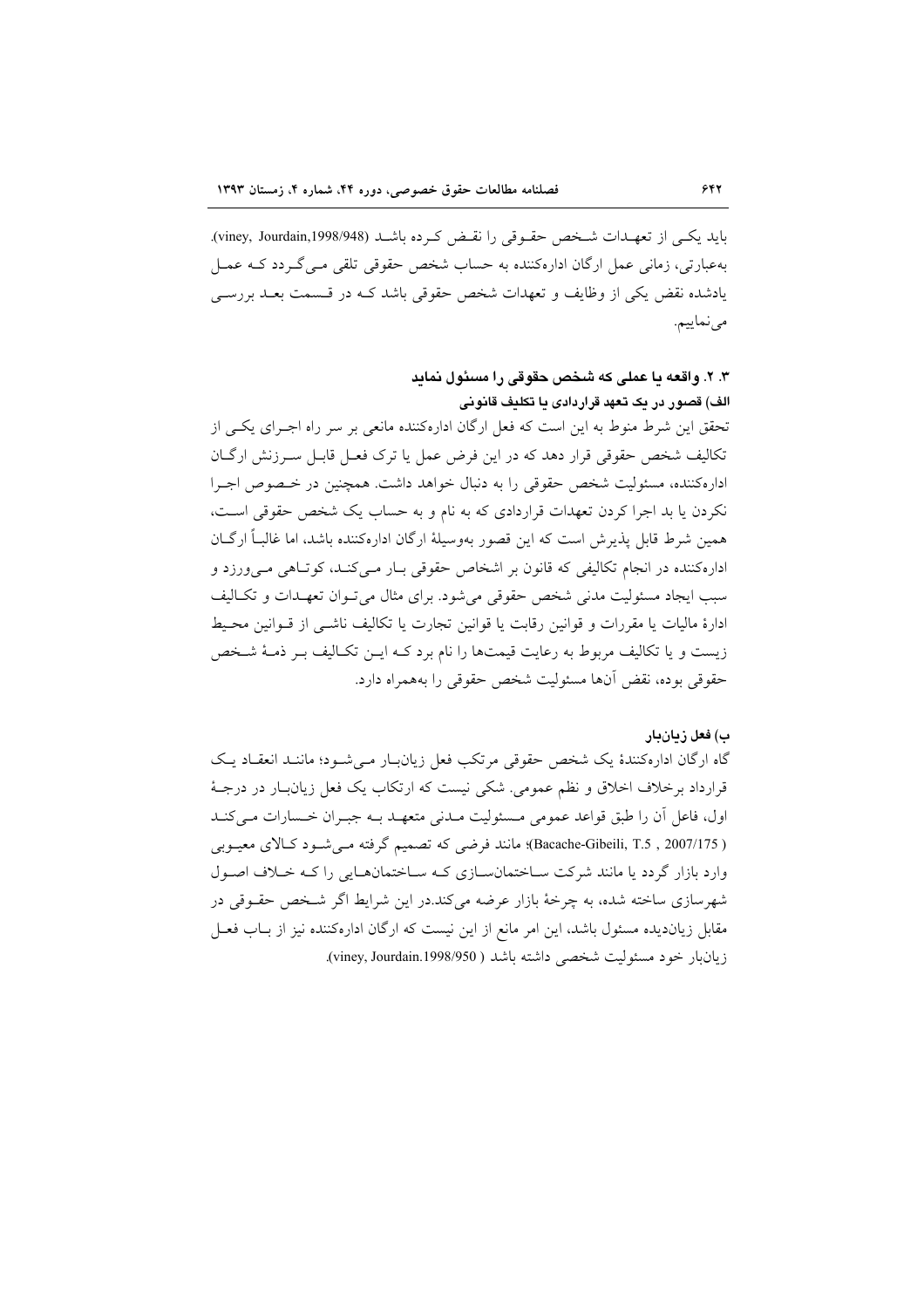$55$ 

۴. روابط مبان مسئولیت شخص حقوقی و مسئولیت شخصبی ارکان ادارهکننده دربارهٔ مسئولیت مدنی شخص حقوقی، نخست دو مفهوم قابل تصور است که این دو مفهـوم در خصوص ارتباط مسئولیت شخص حقوقی و مسئولیت شخصی ارگان ادارهکننـده کـه بـه حساب وی عمل میکند، دارای آثار و نتایج متفاوتی است؛ اگر چنین تلقی گردد کـه وجـود شخص حقوقي جوابگوي فعل خاص خود نيست، مسئوليت شخص حقوقي فقـط تـضميني در خصوص مسئولیت ارگان ادارهکنندهای است که به حساب وی فعالیت مے کنـد و ایــن تضمین به نفع زیاندیده ایجاد شده است. در ایـن صـورت بـرای تحقـق مـسئولیت مـدنی شخص حقوقي لازم است تا مسئوليت شخصي ارگيان ادارهكننــده بــهاثبــات رســيده باشــد و درنتيجه مسئوليت يا دين نهايي بر ذمهٔ اشخاص حقيقي يعني ارگــان ادارهکننــده بــار خواهــد شد. يعني اگر شخص زيانديده به شخص حقوقي مراجعـه نمـود شـخص حقـوقي پـس از یرداخت خسارات می تواند به اشخاص حقیقی یعنی ارگان ادارهکننده مراجعـه کنـد.امـا اگـر پذیرفته شود که شخص حقوقی بهطور مستقیم بار جبران خسارت را بر دوش مـیکشد، در این صورت زیاندیده لازم نیست تا مسئولیت شخصی اشخاص حقیقی یعنی اعـضای ارگـان اداره کننده را به اثبات رساند و در نتیجه شـخص حقـوقی نیـز بـه نماینـدگان خـود رجـوع نمی کند.از میان دو مفهوم پیش گفته، مدتها در فرانسه نظریهٔ اول پذیرفته شده بود.اما امروزه مفهوم دوم سبب شد تا مفهوم اول به نفع مفهوم دوم صحنه را خــالـي کنــد و مفهــوم دوم در خارج از فرانسه به نحو گستردهای پذیرفته شود که با نظریهٔ «واقعی بودن» (Réalité) شـخص حقوقی نیز بسیار سازگار است. بااینهمه، این نظریه پایبند به همهٔ أثـار و نتـایج مفهــوم دوم نیست و بنابرین امروزه ارگان ادارهکننده در کنار شخص حقوقی میتواند بار جبران خسارت را بر دوش کشد<sup>ا</sup> (viney,Jourdain,1998/952).

۱. در این شرایط دعوی میتواند فردی یا گروهی باشد. در این فروض از نظر اصول دعوی مسئولیت مدنی که بر علیه ارگان ادارهکننده به علت تقصیر در ادارهٔ شخص حقوقی مطرح شده است، میتواند بهوسیلهٔ یکی از زیان‹دیدگان خارج از شـخص حقوقی یا یکی از اعضای شخص حقوقی یا خود شخص حقوقی اقامه گردد.در این شرایط در شـرکتهـا هریـک از اعـضا می تواند به نام خود و به نسبت خسارتی که به وی وارد شده است، بر علیه ارگان ادارهکننده طرح دعوی کند که این دعــوی موسوم به «دعوی فردی» ( L'action individuelle) است. همچنین می تواند به نام شرکت برای جبران خسارات جمعی طرح دعـوى نمايـد كـه بـه أن «دعـوى اجتمـاعى يـا اشـتراكى» (L'action sociale) مـى گوينـد ( . viney. Jourdain.1998/962؛ در حقوق ايران ر.ک. به مادهٔ ٢٧٦ لايحهٔ اصلاح قسمتي از قانون تجارت).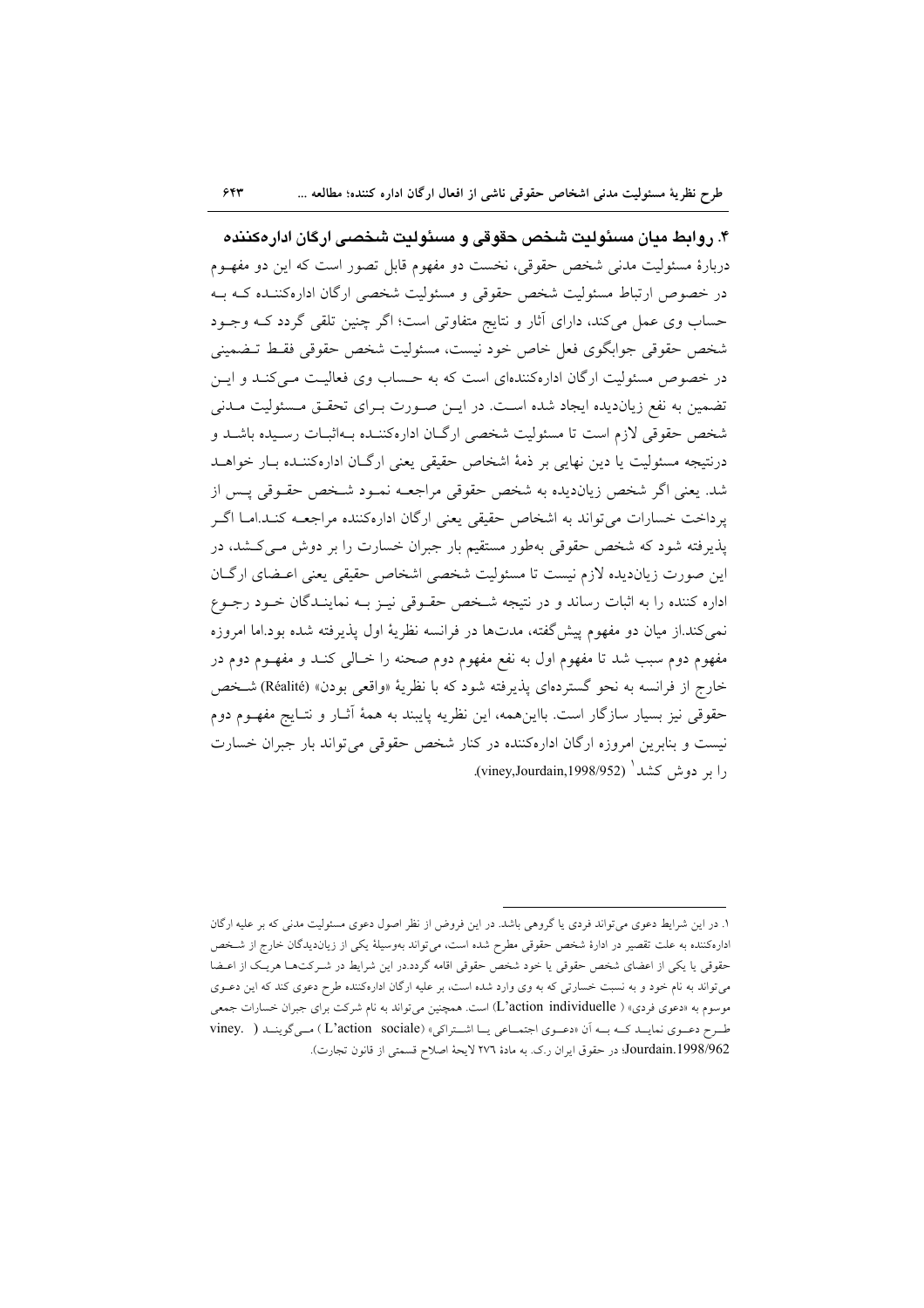۴. ۱. وابسته نبودن مسئولت شخص حقوقی به مسئولت شخصی ارگان ادار هکننده الف) انتساب مستقيم تقصير يا عدم اجراى تعهد به شخص حقوقى

امروزه در خصوص مسئولیت مدنی شخص حقوقی این راه حل پذیرفته شده است که تقصیر یا عدم اجرای تعهدات می تواند بهطور مستقیم به شخص حقـوقی انتـساب یابـد. در حقـوق فرانسه این راه حل از برخی تصمیمات بهطور ضمنی قابل استنتاج است کـه بـر مبنـای ایـن تصميمات براي توجيه مسئوليت مدنى شخص حقوقي اثبات تقصير يا عدم اجراي تعهـدات قانونی یا قراردادی کفایت کرده، نیازی نیست تا ایـن تقـصیر یـا عـدم اجـرای تعهـدات بـه اشخاص حقیقی ارگان ادارهکننده منسوب باشد (viney. Jourdain.1998/952).

#### ب) تحليل دكترين

برخی از استادان حقوق مدنی فرانسه تصمیمات پیش گفته مبتنی بر بی نیازی به انتساب تقصیر به اشخاص حقیقی را بسیار دارای اهمیت می دانند. از دیدگاه ایشان این تصمیمات از دو نظر قابل تأمل می باشد. نخست اینکه با توجه به این تصمیمات، در طـرح دعــوی علیــه شــخص حقوقي نيازي به طرح دعوي عليه نمايندگان يا ارگان ادارهکنندۀ شخص حقوقي نيست. دوم، در این آرا مسئولیت شخص حقوقی نوعی مسئولیت مدنی ناشی از فعل شخص بـه حـساب آمده و چنین تصمیماتی بر مبنای مادهٔ ۱۳۸۲ ق.م.ف یا مسئولیت قراردادی شـخص حقــوقی استوار گردیده است و گاهی بهطور صریح بند ٥ مادهٔ ١٣٨٤ ق.م.ف، یعنـی مـسئولیت مـدنی قراردادی ناشی از عمل غیر، طرد شده است.این امر دلالت بر این دارد کـه مـسئولیت مـدنی شخص حقوقی هیچ ارتباطی با مـسئولیت مـدنی شـخص حقیقـی ادارهکننـدۀ وی نداشـته و مستقل از آن است (1998/953)xviney,Jourdain,1998). بهنظر می رسـد ایــن توجیــه دکتـرین بیــشتر متمایل به این سمت است تا از نظر اقتصادی مسئولیت را بر خود شخص حقوقی بار کرده و مسئولیت شخص حقوقی را نوعی مسئولیت ناشی از فعل شخص توجیـه کنـد کـه از نظـر اقتـصادی نیــز توجیــه مناســبی اســت. امــروزه بیــشتر منــابع مــالی در اختیــار شــرکتهــا و شخصیتهای حقوقی می باشد و زیاندیده بهتـر اسـت از همـان آغـاز بـه شـخص حقـوقی مراجعه کند و نباید وی را به طرح دعوی علیه اعضای حقیقی ارگان ادارهکننده مجبور نمـود، زیرا این دعوی گاهی برای وی سودی ندارد؛ چراکه ممکن است مبلغ خسارت گزاف بـوده، اعضاى حقيقى در مقايسه با شخص حقوقى وضعيت مالى مناسبي نداشته باشند. باوجوداين، بهنظر می رسد هیچ اشکالی ندارد تا مسئولیت یادشده را نوعی مسئولیت مدنی ناشبی از فعـل غیر بدانیم و در کنار شخص حقوقی، اعضای حقیقی ارگان ادارهکننـده نیـز ضـامن باشـند و زیاندیده با دو مسئول روبهرو باشد؛ یکسی شخص حقـوقی و دیگـری اعـضای ادارهکننـدهٔ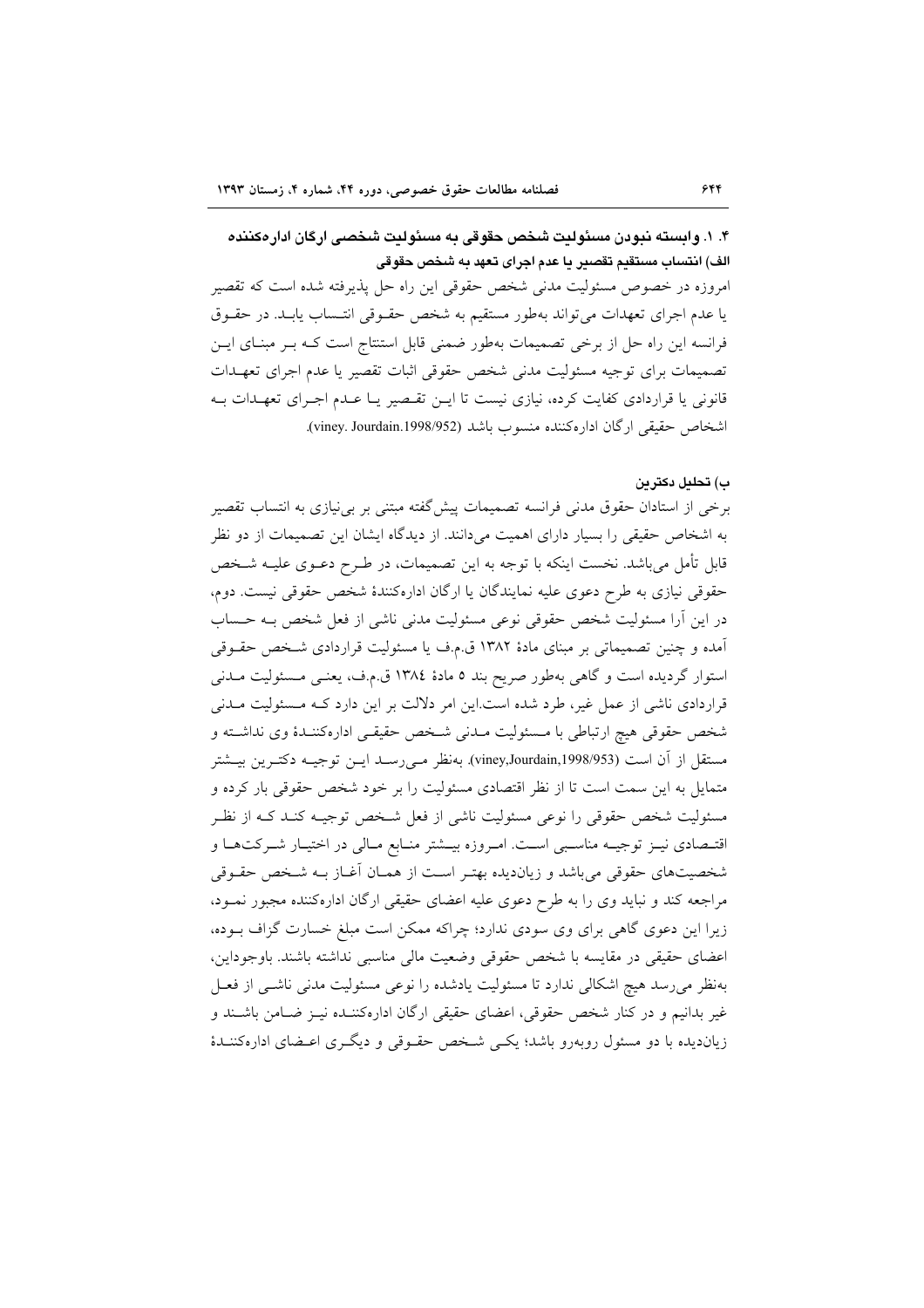شخص یادشده. حسن این نظریه این است که در فرضی که شخص حقوقی به ورشکستگی افتاده باشد، اعضای حقیقی ادارهکنندهٔ آن در مقابل زیاندیده ضامن هستند. به همین دلیـل در حقوق فرانسه باوجود تحليل دكترين، پذيرفته شده است كه مسئوليت مدنى شخص حقــوقى مانع مسئوليت اشـخاص حقيقـي ادارهكننـدۀ آن نيــست ( 1998/953) viney, Jourdain,1998/953) كــه در قسمت بعد اين موضوع مطرح مي شود.

# ۰۴ . ۲. اجتماع مسئولیت مدنی شخص حقوقی با مسئولیت شخصبی ارگان ادار مکننده الف) توسعهٔ مسئولیت شخصی ارگان ادار هکننده

طبق اصل مسئولیت مدنی ناشی از فعل شخصی، در صـورتی کـه مـدیری مرتکـب خطـا و تقصیری شود، مانند هر فاعل دیگری مأخوذ به فعل خود بوده(فاضل مقداد، ۱٤٠٤، ج٤، ص٤٧٥) و در حقوق فرانسه طبق مادهٔ ۱۳۸۲ ق.م.ف و در حقوق ایران طبق مادهٔ ۱ ق.م.م مسئول جبران خسارت ناشی از فعل خود می باشد.در این شرایط مـدیر در مقابـل اشـخاص ثالـث مـسئول بوده، نیازی به احراز این امر نیست که این خطا در راستای انجام وظیفـه بـوده اسـت یـا نــه ( Bacache-Gibeili. T.5 , 2007/175). با این حال به تفصیل مسئله را در اینجا بررسبی خـواهیم کرد. گاهی یک شخص حقیقی بدون نشان دادن و دخیل نمودن شخص حقوقی که از ســوی وی نمایندگی دارد، در مقابل شخص ثالث ادعا میکند که به حساب شخصی خـود فعالیـت می نماید. بدیهی است در این شرایط شخص حقیقی یادشده در مقابـل زیـاندیـده مـسئول بهشمار مي آيد. در اين گونه موقعيتها اگر ارگان ادارهکننده واقعاً به حساب شـخص حقـوقي فعالیت کرده باشد، به نظر برخی هیچ اشکالی ندارد که شخص حقیقـی و شـخص حقــوقی هردو در مقابل زیاندیده مسئول جبـران خـسارت باشـند. امـا در بـسیاری از مواقـع ارگـان ادارهکننده خود را در مقابل ثالث به عنوان ارگان ادارهکننده و نمایندهٔ شخص حقوقی معرفی میکند، ولی فعالیتی که انجام میدهد از چهارچوب اختیارات واقعی ارگان خارج است. قـبلاً اشاره کردیم که در حقوق فرانسه در این شرایط مـسئولیت شـخص حقـوقی در حمایـت از زيانديدگان پذيرفتـه شـده اسـت. البتـه پــذيرش مـسئوليت شـخص حقـوقى در ايـن گونـه موقعیتها بههیچوجه مانع از ایــن نیــست کــه ارگــان ادارهکننــدهای هــم کــه از چهــارچوب اختیارات خویش تجاوز کرده است، مسئول جبران خسارت باشد. در بـسیاری از مواقــع نیــز ارگان ادارهکننده بهعنوان نمایندهٔ شخص حقوقی و در محدودهٔ اختیـارات اساسـنامهٔ شـخص حقوقي عمل مي كند. دراين صورت، مي توان تصور كرد كه اين عمل در چهارچوب وظـايف بوده، فقط شخص حقوقی مسئول جبران خسارت ناشی از فعالیتهایی است که ارگان به نام و به حساب شخص حقوقی انجام داده است ( viney, Jourdain,1998/953).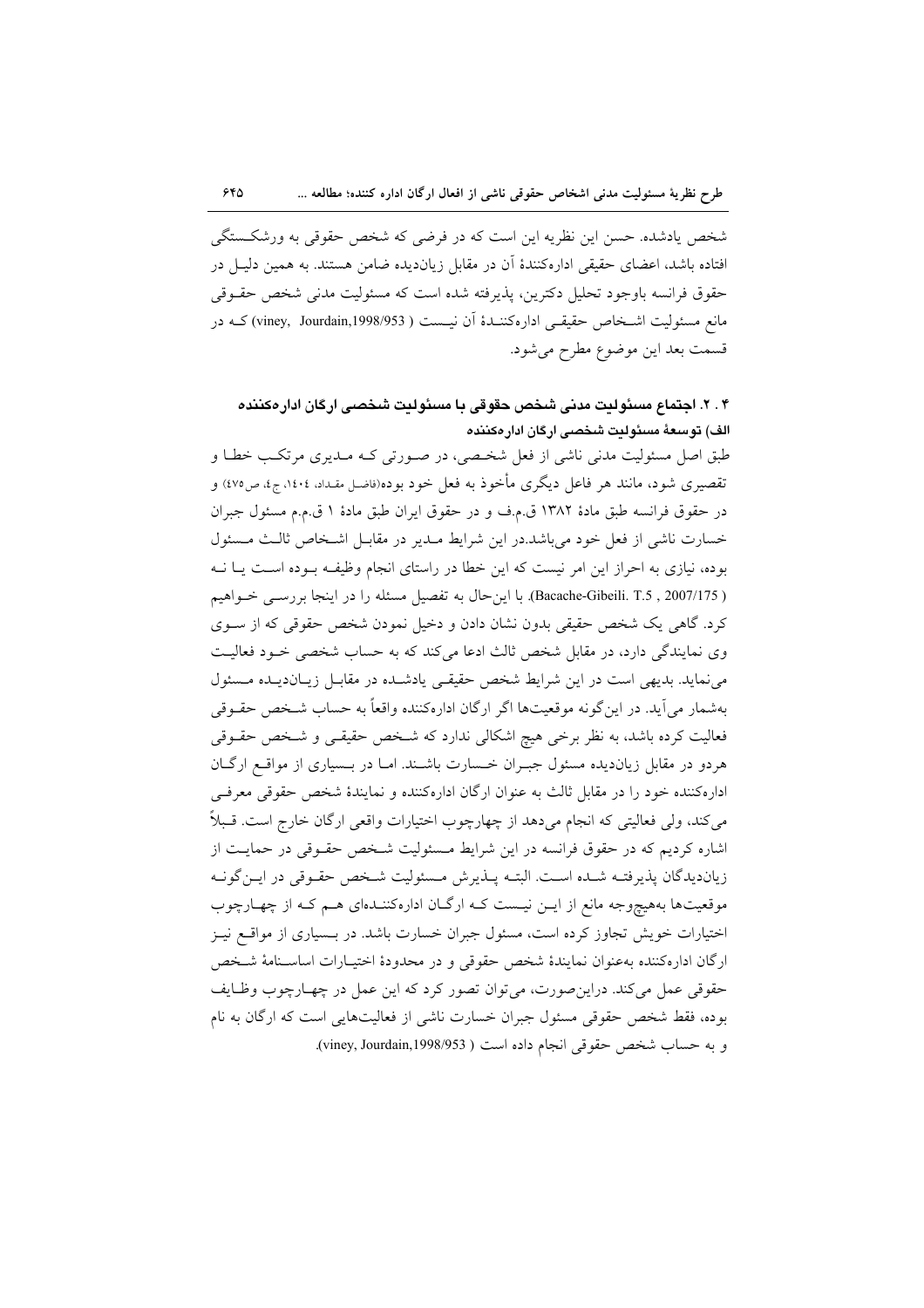#### ب) مسئولیت مدنی دوگانهٔ ارگان ادار مکننده

در اینجا پرسش قابل طرح این است کـه در شـرایطی کـه ارگـان ادارهکننـده در چهـارچوب وظايف خويش عمل نموده، با توجه به نظريهٔ واقعي بودن شـخص حقـوقي و بـا توجـه بـه ویژگی مستقیم بودن مسئولیت مدنی شخص حقوقی، آیا منطقی اسـت کـه ارگــان مــسئولیتی نداشته و فقط خود شخص حقوقی مسئول باشد'. زیــرا ارگــان یادشــده در ایــن مواقــع جــز وسيلهٔ بيان ارادهٔ شخص حقوقي نبوده است يا اينكه در هر صورت ارگان بايد پاسخگو باشد. استدلال پیش گفته دارای ارزش طرح بوده و در تحول رویهٔ قضایی فرانسه نیـز نقـش داشـته است. باوجوداین، به فرض منطقی بودن این استدلال، به نظر برخبی از استادان در حقـوق فرانسه نمی توان تا منتها درجه به چنین نوع استدلالی پایبند بود. به باور حقوقدانـان فرانـسه، پذیرش نبود مسئولیت برای ارگان ادارهکنندهای که در چهارچوب اختیارات اساسـنامه عمـل کرده باشد، برای اشخاص ثالث خطرناک است، زیرا در این صورت بسیار آسان است کـه در زیر نقاب شخصیت حقوقی، فعالیتهای شخصی ارگان ادارهکننده مخفـی بمانــد و درنتیجـه بسیار آسان خواهد بود که سرمایهٔ اعـضای ارگــان ادارهکننــده در پناهگــاهی دور از دســترس طلبکاران قرار گیرد و این امر متضمن نوعی خطر خواهد بود. در حقوق فرانسه برای کIهش این گونه خطرها، یک رژیم مسئولیت خاصی پیش بینی شده است؛ چنانچه ارگـان ادارهکننــده نهتنها در شرایط عادی مسئول نقص ادارهٔ خویش است، بلکه در صورتی که شخص حقــوقی ورشکسته شده یا در حـال تـصفیه باشـد، در قـوانین مـسئولیتهـای خاصـی بـرای ارگـان ادارهکننده در مقابل طلبکاران شخص حقوقی در نظر گرفته شده است.

### ج) تقصير ات سيبساز مسئوليت شخصي اركان ادار مكننده

تقصیراتی که سبب مسئولیت ارگان ادارهکننده (به عنوان ارگان اداره کننـده) مـی شـود، متنـوع است و باید با وظایف ارگان ادارهکننده ارتباط داشته باشد. چنانچــه ایــشان بایــد شخــصاً در زمینههای متعددی پاسخگو باشند؛ مانند نقض مقررات راجع به حقوق شرکتهـا یـا تجـاوز

١. به عنوان قاعده و اصل، ديون و تعهدات اشخاص حقوقي اصولاً جز در شرايط استثنايي بـرعهـدهٔ ارگــان ادارهكننـده قــرار نمیگیرد.حداقل جز در مواقعی که سوء استفاده در اجرای وظایف محرز گردیده باشد یا مقررات خاصی در این زمینه وجود داشته باشد که مسئولیت ارگان ادارهکننده را گسترش داده باشد، در بقیهٔ فروض اصـولاً دیـون و تعهـدات شـخص حقـوقی برعهدهٔ ارگان ادارهکننده قرار نمیگیرد. پرداخت دیون شخص حقوقی برعهدهٔ ارگان ادارهکننده نیست؛ مگر اینکه عدم دارایی شخص حقوقی به علت تقصیر مدیر باشد (مادهٔ ۱٤۳ لایحهٔ اصلاح قسمتی از قـانون تجـارت ). درواقــع ارگــان ادارهکننــده مسئول نیست، مگر در خصوص تقصیر شخصی خود (Le Tourneau . Cadiet. 1998/638)؛ درنتیجه اجرای تعهدات شخص حقوقی را اركان اداره كننده تضمين نخواهد كرد (et Le Tourneau .Cadiet. viney. Jourdain.1998/959 .(1998/639 et. viney. Jourdain.1998/961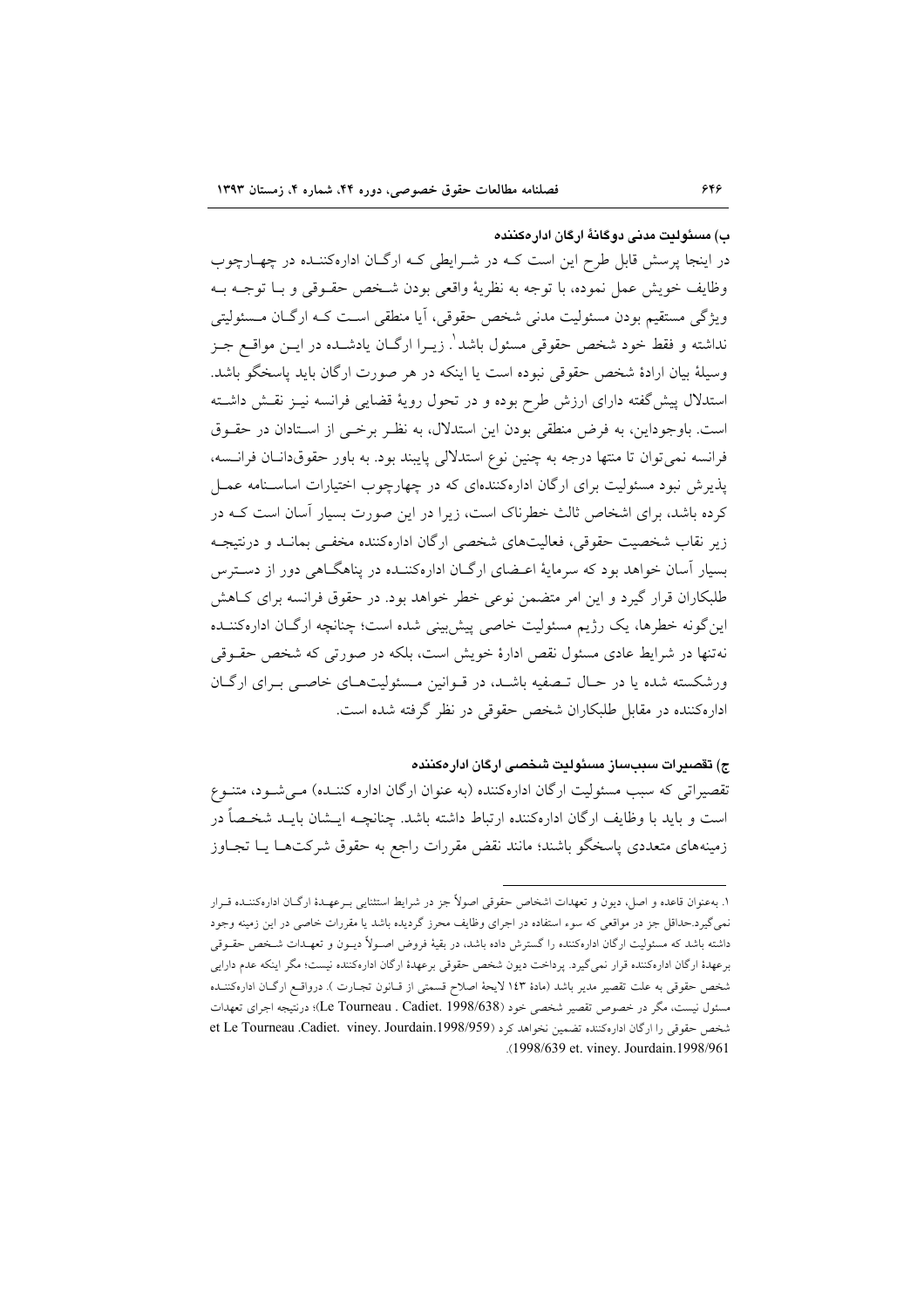$54V$ طرح نظرية مسئوليت مدنى اشخاص حقوقى ناشى از افعال ارگان اداره كننده؛ مطالعه ...

نسبت به مقررات اساسنامه یا تقصیر در اداره و غیره. بنابراین مفهوم «تقصیر در اداره» ( Faute de gestion) مفهوم بسیار جامع و وسیعی است. این مفهوم میتوانـد مـصداقهـای زیـادی را شامل گردد؛ مانند اعمال نامنظم و بر قاعده، رفتارهای متقلبانه، معاملات با سود بـسیار نــازل، نداشتن نظارت و مراقبت كافى، اعمال متضمن خطر براى شخص حقوقى يا بهرهبردارىهاى ناقص و کم سود. به همین دلیل دیوان عالمی کشور فرانسه در چهارم مارس ۱۹۸۲ تأیید نموده است که حتی تقصیر عادی که نمی تواند مسئولیت ارگان را بهعنوان ارگان ادارهکننـده در پـی داشته باشد، می تواند سبب مسئولیت مدنی شخصی در مقابل اشخاص ثالث زیاندیده باشـد. بااین حال نکتهٔ قابل ذکر این است که مشکل جدی، مربوط به تعیین وجود رابطه میان تقصیر و وظايف اركان ادارهكننده در ادارهٔ شخص حقوقی است. در اينجـا ايـن مـسئله قابـل طـرح است که آیا هر تقصیری که عضو ادارهکننده مرتکب شود، می توانـد بـه مـسئولیت شخـصی ارگان ادارهکننده منتهی گردد و درنتیجه مسئولیت شخص حقوقی را به دنبال داشته باشد. بـه عبارت دیگر میتوان این پرسش را مطرح کرد که اگر ارگان ادارهکننده هنگام انجام وظـایف خود و هنگام خدمت در راستای منافع شخص حقوقی، تقصیری مرتکب شـود کـه جــدی و سنگین نباشد، آیا ارگان ادارهکننده می تواند از زیر بار مسئولیت شخـصی فـرار کـرده، چنـین خطري را برعهدهٔ شخص حقوقي نهاده،اين مقدار خطر را لازمهٔ فعاليت اجتماعي تلقـي كنـد ( viney, Jourdain,1998/957). تقصیر مدیر یا ارگـان ادارهکننـده در تعـدادی از متـون قــوانین مربوط به حقوق شركتها پیشبینی شده است. بر مبنـای مقـررات یادشـده، ایـن مـسئولیت می تواند ناشی از نقض مقررات قانونی یا دستورالعملها و آییننامههای مربوط به شـرکتهـا يا نقض اساسنامه يا تقصير در ادارهٔ شركت باشد. باوجوداين، در حقوق فرانسه ديــوان عــالى کشور خود را محدود به رعایت این متون قانونی نکرده و بر مبنای قواعد عمـومی مـسئولیت مدنی، یعنی ماده ۱۳۸۲ ق.م.ف، این امر پذیرفته شده است که هر تقصیری حتی اگر تقصیری عادی بهشمار آید و مربوط به ادارهٔ شخص حقوقی هم نباشـد، مـی توانـد مرتکـب آن را در مقابل اشخاص ثالث زيانديده مسئول جبران خسارت نمايد. بر همـين مبنـا، ديـوان پذيرفتـه است که نهتنها مدیران شـرکتهـا بلکـه مـدیران و ارگـان ادارهکننـدۀ هـر شـخص حقـوقى می توانند بر مبنای مادهٔ ۱۳۸۲ ق.م.ف، مسئول جبران خسارات اشخاص ثالث به شــمار آینــد. در حقوق ايران نيز ارگان ادارهكننده طبق قواعد عمومي مسئوليت مدنى مي تواند ضامن باشد (عرفاني، ج٢، ١٣٧١، ص١٨٥). حال، مطالعة روية قضايي فرانسه اين پرسش را به ذهن القا مي كنـد که اگر ارگان ادارهکننده در راستای انجام وظایف مقصر باشد، استثنائاً برخلاف مـادهٔ ۱۳۸۲ و برخلاف قواعد عام، مدير مسئول جبران خسارات نيست (Bacache-Gibeili, T.5 , 2007/176). چنانچه بهنظر می رسد در حقوق فرانسه از میان آرا می توان این نظر را استنباط نمـود، زمـانی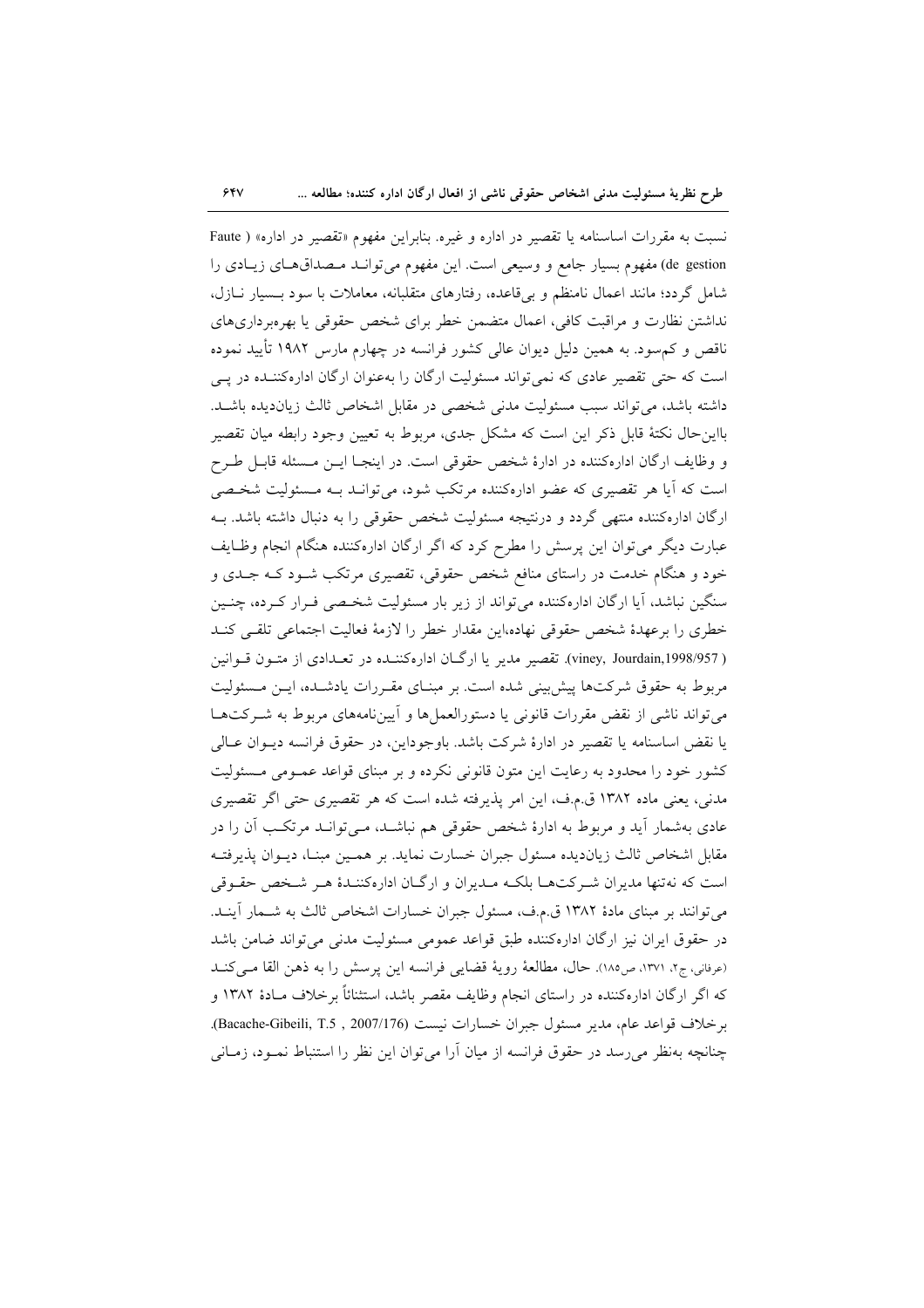که ارگان ادارهکننده در راستای اجرای وظـایف خـود مرتکـب تقـصیری شـده باشـد، گویـا رویهای شکل گرفته که مسئولیت مدیران را محدود نمـوده و ایــن تحدیــد مــسئولیت مــدنی مبتنی بر تقصیر (مادهٔ ۱۳۸۲) که به عنوان اصل پذیرفته شده است، چنین توجیه می شـود کـه هرجا شخصی به حساب دیگری فعالیت نمایـد، بایـد از وی حمایـت کـرده، تـا حـدودی مسئولیت وی را محدود کند. بنابراین با اینکه قاعده این است که هـر شخـصی کـه مرتکـب خطا و تقصیر شود، مسئول جبران خسارت است، بااین حال رویهٔ قـضایی فرانـسه مـدیری را که در راستای انجام وظایف مرتکب تقصیر شده ظـاهراً مـصون از مـسئولیت دانـسته اسـت. درنتيجه يک خطا و تقصير «قابل تفکيک از وظايف» مي تواند سبب مسئوليت شخصي مــدير در مقابل اشخاص ثالث گردد.بهاین ترتیب از زمانی که رویهٔ قضایی فرانسه تحت نفوذ اهداف اقتصادی چنین شیوهای را بنیان نهاد، تعریف مفهـوم خطـای «قابـل تفکیـک از وظـایف» در هالهاي از ابهام باقي ماند (Bacache-Gibeili, T.5 , 2007/175). اين تحـولات بـه ايجـاد «اصـل مصونیت شخـصی ادارهکننــدگان اشــخاص حقــوقی در فــرض تقــصیر غیرقابــل تفکیــک از Le principe de l'immunité personnelle du dirigeant social en cas de faute non ) «طايف» détachable des fonctions ) منجر گردید که بهصراحت در تصمیم شعبهٔ تجاری دیـوان عـالی فرانسه در تاریخ بیستوهشتم آوریل ۱۹۹۸ تأیید شـد. بـا توجـه بـه ایــن اصــل، مــسئولیت شخصی ادارهکنندگان محدود به مصادیقی گردید که ادارهکنندگان مرتکب تقـصیر شخـصی شده، این تقصیر جدای از وظایف ایشان، و خسارات نیـز شخـصاً بــه ایــشان منــسوب بــوده است. در این صورت دیگر فرقی نداشت کـه زیـاندیـده بـا شـخص حقـوقی دارای رابطـهٔ قرار دادی بیو ده است پیا نبه (Bacache-Gibeili, T.5, 2007/178). در اینجیا گفتنبی است کبه دلواپسی و نگرانی در خصوص عدم مسئولیت ادارهکنندگان در جای خود قابل تقدیر است. بهعبارتي، با تعريف مضيق مفهوم تقصير قابل تفكيك از وظايف، تلاش مي شد تا دامنهٔ اصـل عدم مسئوليت شخصي ادارهكنندگان گسترش يابد و اين امر تا حدودي قابـل پــذيرش بــود، زیرا این تلاش به این منظور صورت گرفت تـا ادارهکننـدگانی را کـه بـه حـساب شـخص حقوقی عمل میکنند تاحدودی از زیر بار مسئولیت رهایی بخشد. امـا در اینجـا بایـد اشـاره شود که مفهوم مضيق تقصير قابل تفکيک از وظايف بــه گــسترش قابــل توجــه قلمــرو عــدم مسئولیت شخصی ادارهکنندگان منتهی می شود. به عبارت دیگر، اگر تقـصیر قابـل تفکیـک از وظايف به صورت مضيق در نظر گرفته شود، با لحاظ اينكه تقصير در خصوص وظيفه بــوده، مدیر مسئول نیست و این به گسترش دامنهٔ مصادیق عدم مسئولیت مدیران می|نجامد که گIه نتايج وخيمي به دنبال خواهد داشت. زيرا اگر مدير مسئول نباشـد و فقـط شـخص حقـوقي مسئول باشد، گاهی شخص حقوقی نیز توان جبران خـسارات را نـدارد. بــه همـین دلیـل از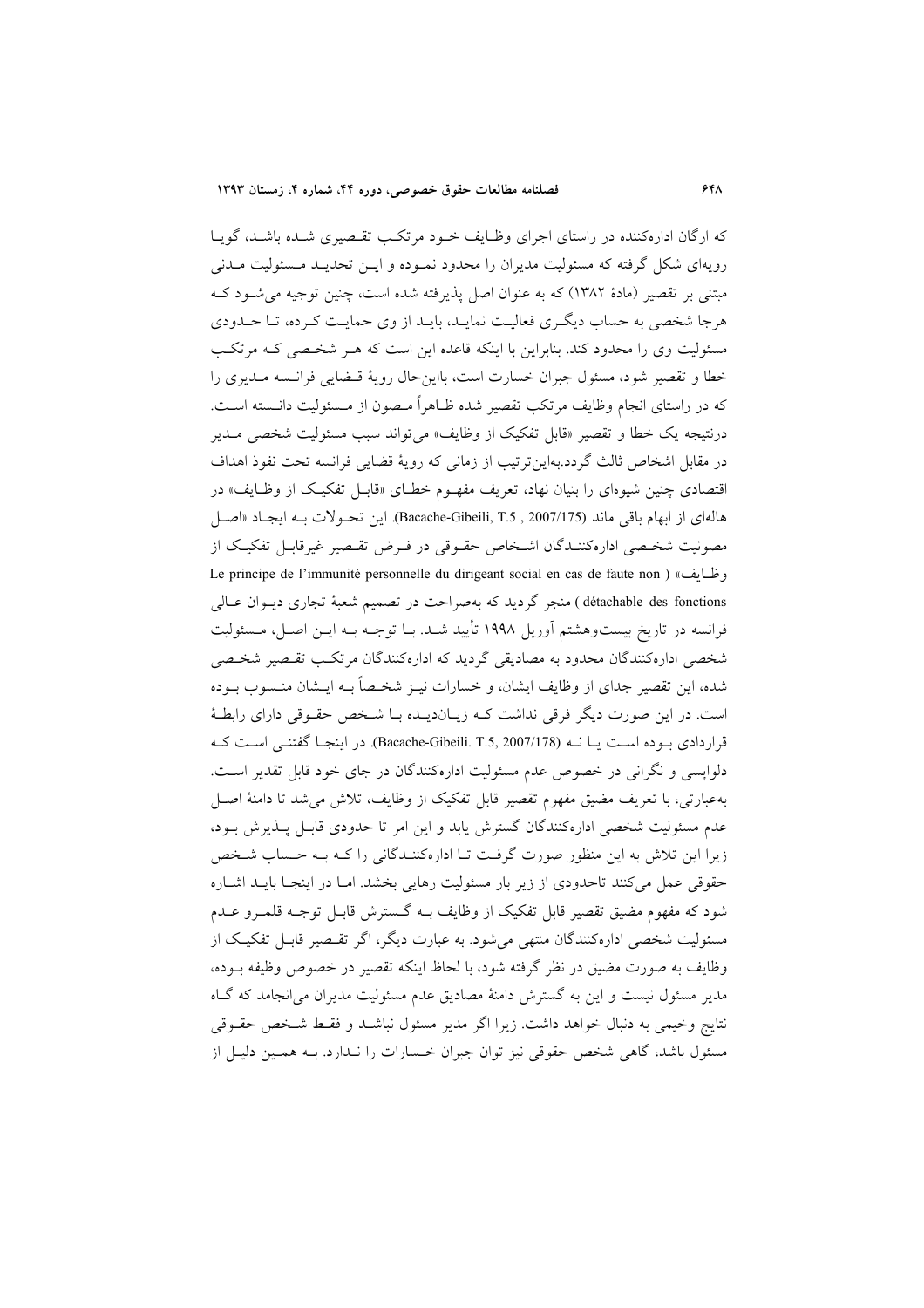$549$ 

سوی دکترین به این نتیجه نیز انتقاد وارد شده است که نتایج وخیم عدم مـسئولیت شخـصی ارگان ادارهکننده با مسئول دانستن شخص حقوقی برطرف نمی شود و شـخص حقـوقی نیـز خود گاهی ورشکسته و معسر است (Bacache-Gibeili, T.5 , 2007/180). بـا ايـنحـال ديــوان عالی فرانسه ظاهراً به انتقادات دکترین فرانسه توجه کـرده اسـت. درواقــع در تــصمیم شــعبهٔ تجاری در تاریخ بیستم می ۲۰۰۳، دیوان عالی در موضع قبلی خود تا حدودی تغییراتبی داده است. در این پرونده، دیوان نظر دادگاه پژوهش را تأیید کرده است کـه در آن بـه مــسئولیت شخصی مدیر یک شرکت رای داده شده بود، زیرا مدیر یادشده شخص تهیـهکننـدهای را کـه مواد خام برای شرکت تهیه می نمود در زمینهٔ اعسار و ورشکستگی شرکت به اشـتباه انداختـه بود.در این خصوص بعد از اشاره به این اصل کـه «مـسئولیت شخـصی مـدیر در خـصوص اشخاص ثالث محقق نیست مگر اینکه وی مرتکب تقصیر قابل تفکیک از وظـایف گردیــده باشد» دیوان چنین نظر داده است: «از این قرار است وقتی که مدیر به عمد مرتکب تقسصری با شدت و جدیت خاصی شود که با اجرای عـادی وظـایف مـدیر سـازگار نباشـد» بـه نظـر جمعی از استادان در حقوق فرانسه، در این رای دیوان می خواسته است تا فرمول خاصبی در خصوص تعريف تقصير قابل تفكيك از وظايف ارائه دهد (Bacache-Gibeili. T.5 . 2007/181؛ ژوردن، ١٣٨٦، ص٣٣٢).

### ۵. نتىجە

تأمل در قواعد مسئولیت مدنی نشان میدهد که اصل شخـصی بــودن مــسئولیت تــا حــدودی تحتالشعاع سیاستهای اقتصادی قرار گرفته و در این راستا هرکه قدرت اقتصادی بیـشتری دارد، مستعد تحمل مسئوليت است. در خصوص اشخاص حقوقي در گذشته مسئوليتهاي کیفری و مدنی بر مدیران آنها بار میشد، اما امروزه دکترین حقوقی به ایـن سـمت متمایـل است تا اشخاص حقوقی را مسئول جبران خسارات ناشی از فعل ارگان ادارهکننـده بدانـد. از نظر تحلیلی این نوع مسئولیت گرچه بسیار شبیه به مسئولیت کارفرما ناشــی از عمــل کــارگر بوده و به نظر گروهی همان مسئولیت و از نوع مسئولیت مـدنی متبـوع ناشـی از عمـل تـابع است، اما به نظر عدهای این قسم مسئولیت نوع دیگری از مسئولیت مدنی ناشی از فعـل غیـر است که با مسئولیت تبعیتی تفاوت دارد. همچنـین بـه نظـر گروهـی ایــن مــسئولیت قــسمی مسئولیت مدنی قراردادی ناشی از عمل غیر است که بهنظر مـیرسـد گرچــه در مـواقعی کـه شخص حقوقی با زیاندیده قرارداد دارد، مسئول عمـل ارگـان ادارهکننـدهای اسـت کـه بـه تعهدات وفا نكرده، و اين نوعي مسئوليت مـدني قـراردادي ناشـي از عمـل غيـر اسـت، بـا وجوداین، در فروضی که زیاندیده بـا شـخص حقـوقی قـراردادی نـدارد، مـسئولیت مـدنی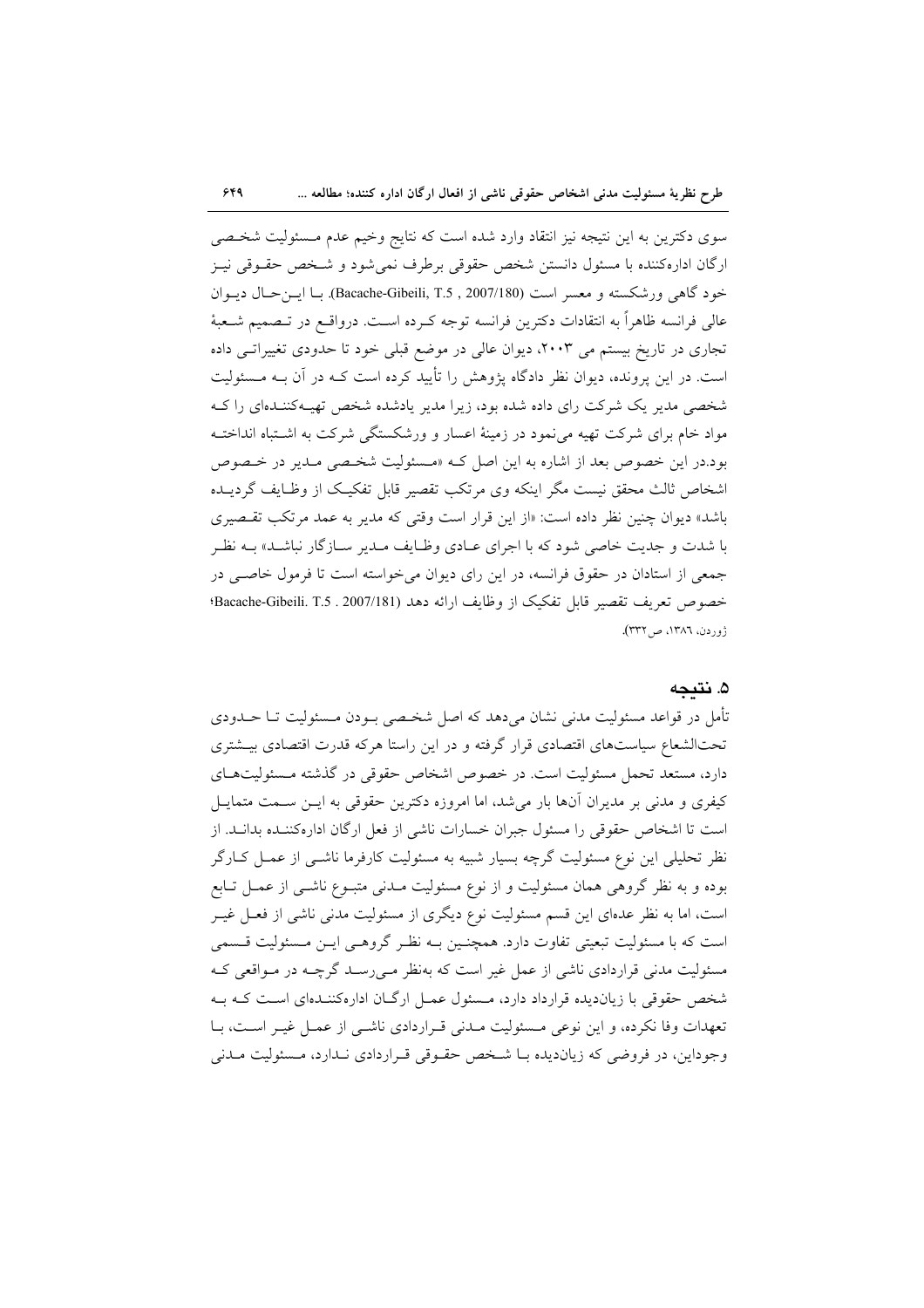شخص حقوقی ناشی از عمل ارگان ادارهکننده، مسئولیت قراردادی نبوده و نیز بــا توجــه بــه تفاوت این مسئولیت با مسئولیت متبوع ناشی از عمل تابع، بهنظر میرسد در حقـوق فرانـسه این مـسئولیت نــوعی مـستقل از مـسئولیت مــدنی ناشــی از عمــل غیــر بــوده کــه بــا دیگــر مسئولیتهای مدنی ناشی از عمل غیر متفاوت است. این امر نیازمند آن است که قانون گـذار در حقوق ایران بر مبنای قواعد عمومی مانند اتلاف و تسبیب، به این نـوع مـسئولیت توجـه کند. بنابراین برای حرکت در راستای نظریههای جدید می توان در حقوق ایران نیز اشتخاص حقوقی را مسئول جبران خسارات ناشی از فعالیتهای ارگان ادارهکننده دانست. قـانون گـذار مي تواند با الهام از حقوق تطبيقي مقرراتي در اين زمينه وضع كند. همچنين تا تصويب قانون جامعی در این زمینه، رویهٔ قضایی میتواند با تفسیر وسیع مادهٔ ۱۲ ق.م.م مسئولیت شخص حقوقی ناشی از ارگان ادارهکننده را با اندکی مسامحه مانند مسئولیت کارفرما ناشبی از عمـل کارگر توجیه کرده، پذیرای آن باشد.

### منابع و مآخذ

#### الف– فارسى

١. اسکینی، ربیعا ( ١٣٧٨). حقوق تجارت. ج٢، چ٢، سازمان مطالعه و تدوین کتب علوم انسانی دانشگاهها. ۲. ایزانلو، محسن (۱۳۸٦). شروط محدود کننده و ساقط کننده مسئولیت در قراردادها. چ۲، شرکت سهامی انتشار. ۳. بادینی، حسن (١٣٨٤). فلسفه مسئولیت مدنی. چ۱، شرکت سهامی انتشار. ٤. تفرشي، محمدعيسي (١٣٧٨). مباحثي تحليلي از حقوق شركتهاي تجاري. ج١، چ١، انتشارات تربيت مدرس. ۵. خدابخشی، عبدالله (۱۳۸۹). جبران خسارت کارگران در نظام مسئولیت مدنی. چ۱، تهران، شرکت سهامی انتشار. ٦. رولان، نوربر (١٣٨٥). انسانشناسي حقوقي. ترجمه: اميرنيکپي، چ١، انتشارات جنگل. ٧. ژوردن، پاتریس (١٣٨٦). تحلیل رویهٔ قضایی در زمینهٔ مسؤولیت مدنی. چ ١، نشر میزان. ٨ عرفانی، محمود (١٣٧١). حقوق تجارت. ج٢، چ٥، مؤسسهٔ انتشارات جهاد دانشگاهی. ۹. غمامی، مجید (۱۳۷٦). مسئولیت مدنی دولت نسبت به اعمال کارکنان خود. چ۱، نشر دادگستر. ۱۰. فروحی، حمید (۱۳۷۲). حقوق تجارت. ج۱، چ۱، انتشارات روزبهان. ٠١١. قاسمزاده، سيد مرتضى (١٣٨٨). الزامها و مسئوليت مدنى بدون قرارداد. چ٧، نشر ميزان. ۱۲. قاسمزاده، سید مرتضی (۱۳۷۸). مبانی مسئولیت مدنی، چ۱، نشر دادگستر. ١٣. كاتوزيان، ناصر (١٣٦٨). حقوق مدنى عقود معين. ج٢، چ٢، انتشارات گنج دانش. ١٤. كاتوزيان، ناصر (١٣٦٩). حقوق مدنى قواعد عمومى قراردادها. ج٢، چ٢، انتشارات بهنشر. ۱۵. کاتوزیان، ناصر (۱۳۸٦). حقوق مدنی الزامهای خارج از قرارداد. ج۱، چ۸ تهران، انتشارات دانشگاه تهران.

#### ب- عربی

١. حلي(فخرالمحققين)، محمد بن يوسف بن يوسف اسدى (١٣٨٧). ايضاح الفوايد في شـرح مـشكلات القواعـد. ج ٤، چ ١، قم، ايران، مؤسسهٔ اسماعيليان.

٢. سنهوري، عبدالرزاق احمد (١٩٩٨). الوسيط في شرح القانون المدنى الجديد. ج١، چ٣، منشورات الحلبيه الحقوقيه. ٣. شريف مرتضى، على بن حسين موسوى (١٤٠٥). رسايل الشريف المرتضى. ج٢، چ١، قم، ايران، دارالقرآن الكريم.